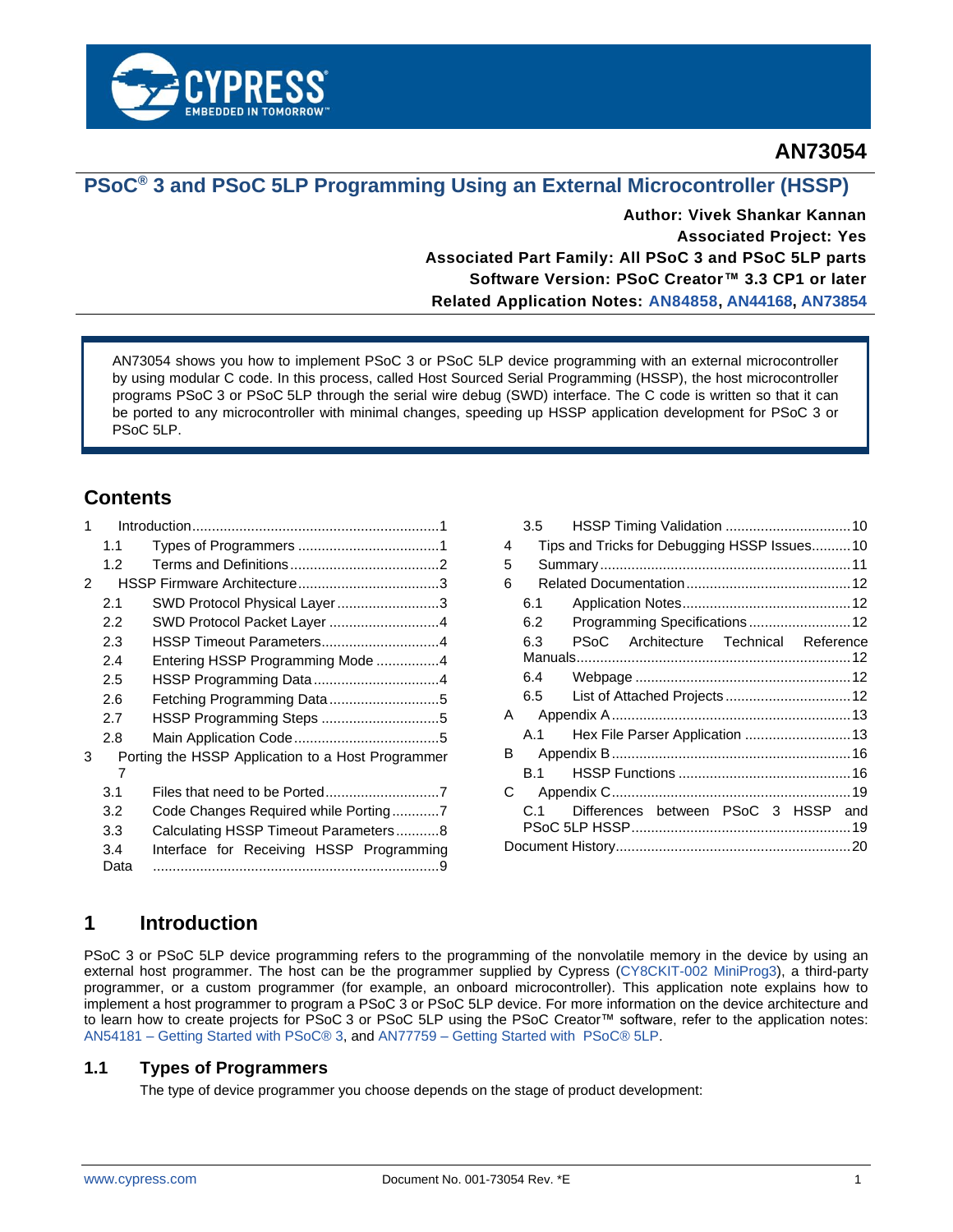

**Prototyping**: A programmer must be able to perform the following functions:

- 1. Program the device.
- 2. Debug the device to troubleshoot the application.

The programmers used during prototyping must also interact with the integrated design environment (IDE)—for example, PSoC [Creator™—](http://www.cypress.com/?id=2494&source=an84858)to accomplish the programming and debugging operations. A few examples are Cypress's [MiniProg3](http://www.cypress.com/?rID=38154&source=an84858) or the [PSoC® 5LP Prototyping Kit,](http://www.cypress.com/?rid=108038) which can be used as a low-cost programmer/debugger.

**Production**: You require a programmer that can program multiple devices. It parses the hex file to extract the necessary information and implements programming through the programming interface, such as SWD.

There are two major categories of programmers:

- In-system programmers can program the target device directly on the end-application PCB. You can connect the external programmer to the device's programming pins to do in-system programming.
- Socket programmers require the target device to be placed on the programmer hardware socket for programming. After programming, solder the target device to the end-application PCB. Most [third-party](http://www.cypress.com/?rID=2543)  [production programmers](http://www.cypress.com/?rID=2543) are of the socket type.

In both in-system and socket programming, the programmer implements an HSSP algorithm and generates signals to program the hex file's data.

This application note provides the C code to implement an HSSP programmer. You can easily port this C code to any host microcontroller with minimal changes. By porting, you reduce the time required to develop HSSP applications. The project provided with this application note uses a PSoC 5LP device as a host programmer to program the target PSoC 3 or PSoC 5LP device.

Before reading this application note, review the programming specifications document of the respective device listed in the [Related Documentation](#page-11-0) section. This document explains the programming interface, programming algorithm, hardware connection, and electrical timing specifications required to program a PSoC 3 or PSoC 5LP device. This application note is a practical implementation of the programming specifications.

### <span id="page-1-0"></span>**1.2 Terms and Definitions**

- 1. **Serial wire debug (SWD)**: Developed by ARM, the SWD protocol uses only two wires—SWDCLK (clock) and SWDIO (bidirectional data line)—to program and debug.
- 2. **Debug access port (DAP):** DAP is the program/debug interface between SWD and the Cortex-M3 CPU in PSoC 5LP. PSoC 3, which has an 8051 CPU, has a test controller block that is similar to the DAP in PSoC 5LP. The DAP includes a debug port (DP) and an access port (AP).
	- □ DP is responsible for the physical connection to the programmer/debugger.
	- □ AP provides the interface between the DAP module and the CPU, the flash memory, and so on.
- 3. **HSSP:** HSSP refers to the programming of the target device on the board using a host microcontroller. The target PSoC is programmed through the SWD interface. In this application note, HSSP uses a bit-banging implementation to program the target device. Bit-banging programming refers to the technique in which programming pins are manipulated using a software code that resides in the host programmer.
- 4. **Differences between bootloading and HSSP:** In embedded systems, bootloaders are also used to update the system firmware. Bootloading and HSSP differ in the following key aspects:
	- □ Bootloaders are used to update the flash memory of the device over a standard communication protocol. Bootloaders can update only a specific portion of the flash memory, known as the bootloadable area.
	- On the other hand, HSSP supports complete programming of the flash memory in PSoC.
	- □ Bootloaders can use any standard communication interface (such as, USB, I<sup>2</sup>C, SPI, and UART) to update the firmware, while HSSP uses an SWD or JTAG interface to program the flash. This application note project supports only SWD interface.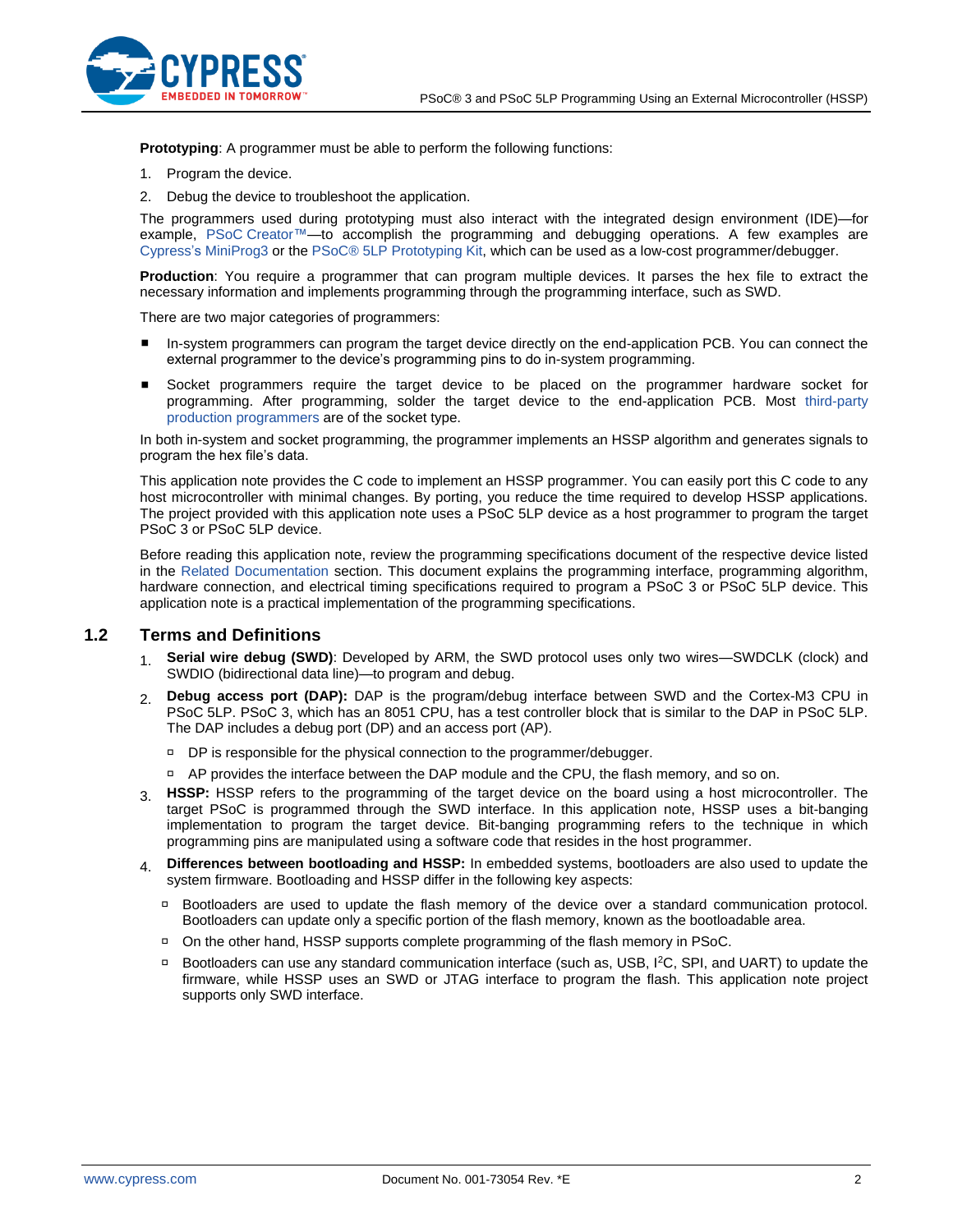

# <span id="page-2-0"></span>**2 HSSP Firmware Architecture**

[Figure 1](#page-2-2) shows the call tree graph of the HSSP firmware architecture and the high-level sequence of steps in the HSSP application. Those steps displayed under *HSSP Implementation Flow* in [Figure 1](#page-2-2) are explained in detail in the PSoC 3 or PSoC 5LP Programming Specifications. The function of each layer of the code in the HSSP firmware architecture is explained in the following sections. [Appendix B](#page-15-1) lists the functions used in the different layers of the HSSP firmware.



<span id="page-2-2"></span>

## <span id="page-2-1"></span>**2.1 SWD Protocol Physical Layer**

This layer includes the files *RegisterDefines.h*, *Swd\_PhysicalLayer.h*, and *Swd\_PhysicalLayer.c*. These files have the driver routines to manipulate the SWDIO, SWDCK, and XRES pins used for programming the target device. The code in these files applies when PSoC 5LP is the host programmer. For any other host processor, you must modify the function definitions and the macro definitions in the files appropriately.

*RegisterDefines.h*: This header file contains the definitions for the port number, pin number, output register, input register, and the drive mode register of the programming pins. The definitions are specific to PSoC 5LP as the host programmer and should be modified for the specific host used. The register definitions are used in the *Swd\_PhysicalLayer.c*, *Swd\_PhysicalLayer.h* files to define the bit banging routines for the programming pins.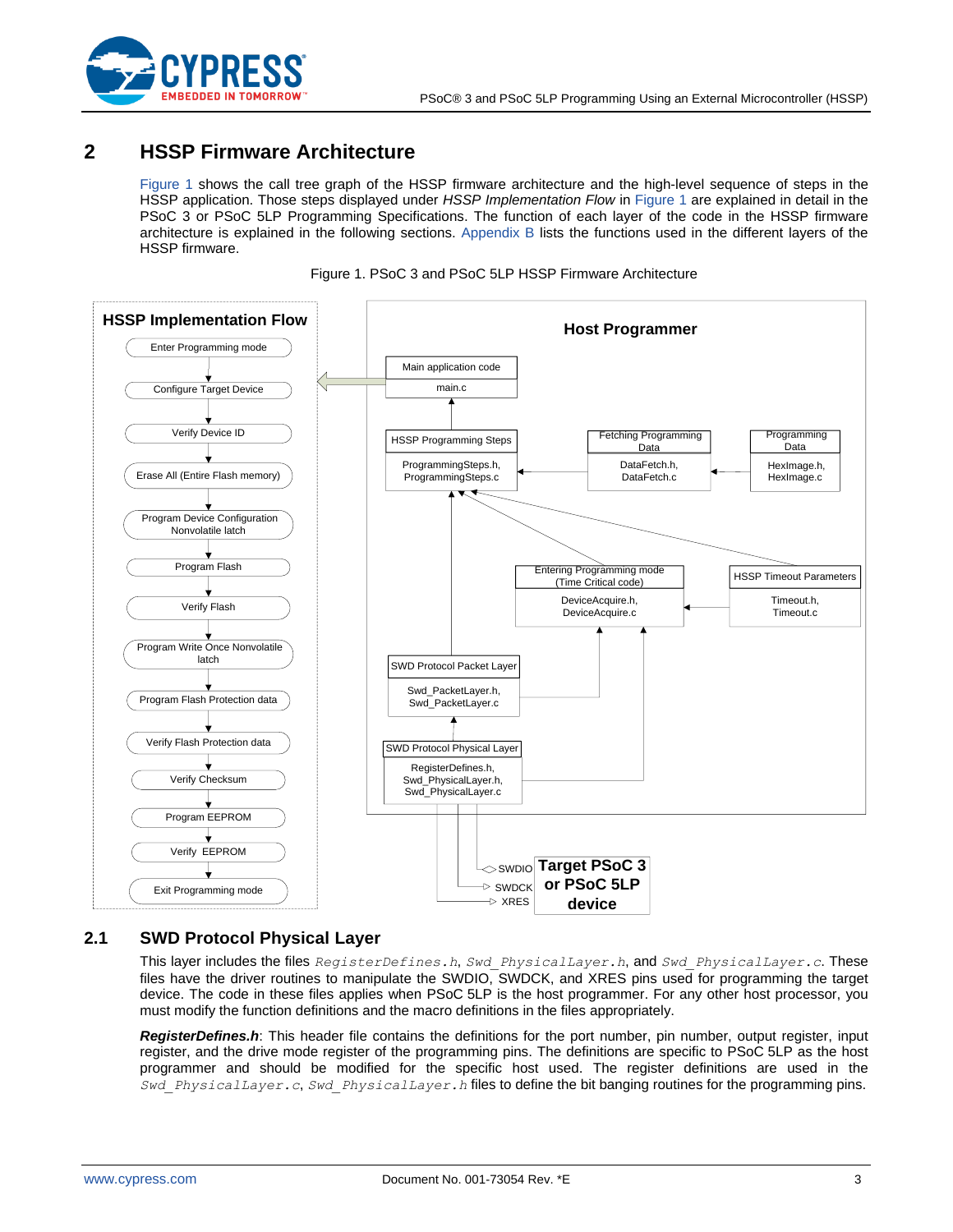

*Swd\_PhysicalLayer.h***,** *Swd\_PhysicalLayer.c*: These files contain the macros and the functions to manipulate the programming pins. They use the register definitions in *RegisterDefines.h* to access the programming pins. Note that the bit banging routines are provided both as macros and as functions. That is because the procedure to enter the programming mode of PSoC 3 and PSoC 5LP (defined as "Step 1: Enter Programming Mode" in the programming specification) has strict timing requirements. Therefore, bit banging macros are used to reduce the execution time.

## <span id="page-3-0"></span>**2.2 SWD Protocol Packet Layer**

This layer includes the files *Swd\_PacketLayer.h*, *Swd\_PacketLayer.c*. These files have the packet routines for sending the SWD read and the SWD write packets. These packet routines are called by the functions in *DeviceAcquire.c* and *ProgrammingSteps.c*. To meet the critical timing requirements in entering the programming mode of PSoC 3 or PSoC 5LP, a separate SWD write packet function Swd WritePacketFast(...) is defined that has been optimized for execution time by having few function calls in its definition. This function expects the pre-calculated parity bit of the 4-byte data as a function parameter. This function uses the bit banging macros defined in *Swd\_PhysicalLayer.h*, and another function Swd\_SendByteFast(…) to send a single SWD write packet quickly.

All of these SWD packet functions operate on three global variables - Swd\_ packetHeader, Swd\_packetAck, and Swd packetData[], that are accessed by the functions in the top layer files, as shown in [Figure 1.](#page-2-2)

## <span id="page-3-1"></span>**2.3 HSSP Timeout Parameters**

This layer includes the files *Timeout.h*, *Timeout.c*. These files have the time stamp definitions and the delay routines used in HSSP. The time stamp definitions are derived from the electrical timing specifications provided in the PSoC 3 PSoC 5LP Device Programming Specifications. The values of these time stamp parameter definitions in *Timeout.h* are for a PSoC 5LP host programmer running at a clock frequency of 66 MHz. To learn how to calculate these time stamp parameters for a specific host programmer, see the section [Calculating HSSP Timeout Parameters.](#page-7-0) A delay routine DelayHundredUs(…), defined in *Timeout.c* is used to generate an active low pulse of 100 µs on XRES pin to reset the target device. The time stamp definitions and the delay routine are used in the function definitions in files *DeviceAcquire.c* and *ProgrammingSteps.c*.

## <span id="page-3-2"></span>**2.4 Entering HSSP Programming Mode**

This layer includes the files *DeviceAcquire.h*, *DeviceAcquire.c*. These files contain the routines to acquire the target device to enter the HSSP programming mode (AcquireTargetDevice(…)), and to release the target device to exit the HSSP programming mode (ReleaseTargetDevice(…)).

The first step in HSSP is to enter the programming mode of the target device. For this step to be executed successfully, the host programmer must meet the timing requirements defined in "Step 1: Enter Programming Mode" in the programming specification. To meet these timing requirements, the function AcquireTargetDevice (...) is written in a performance (execution time) optimized manner. This is done by using very few internal function calls in the function definition, and also by using the bit banging macros defined in the file *Swd\_PhysicalLayer.h*. This function also calls the Swd\_WritePacketFast(…) function in *Swd\_PacketLayer.h* to send the SWD acquire packets to the target device.

## <span id="page-3-3"></span>**2.5 HSSP Programming Data**

This layer includes the files *HexImage.h*, *HexImage.c*. These files contain the data to be programmed in to the target device, which includes the flash data, flash protection data, EEPROM, and the NVL data. The files also store the target device parameters used in HSSP programming, such as the device silicon ID, Checksum value of the flash data, number of flash rows, number of flash arrays, number of EEPROM rows, and the number of bytes for each flash row. In the project provided with the application note, the programming data is stored in the flash memory of the PSoC 5LP host programmer as an array of constants.

*HexImage.h* and *HexImage.c* files are generated from the PSoC 3 or PSoC 5LP hex file. See "Appendix A.1. Intel Hex File Format" in the programming specifications document for details on the hex file format. *HexImage.h*, *HexImage.c* files are generated by the application *HexFileParser\_Psoc3\_5lp* that is provided with this application note. This application generates these files by taking the PSoC 3 or PSoC 5LP hex file as the input. The details of this application are provided in [Appendix A.](#page-12-0)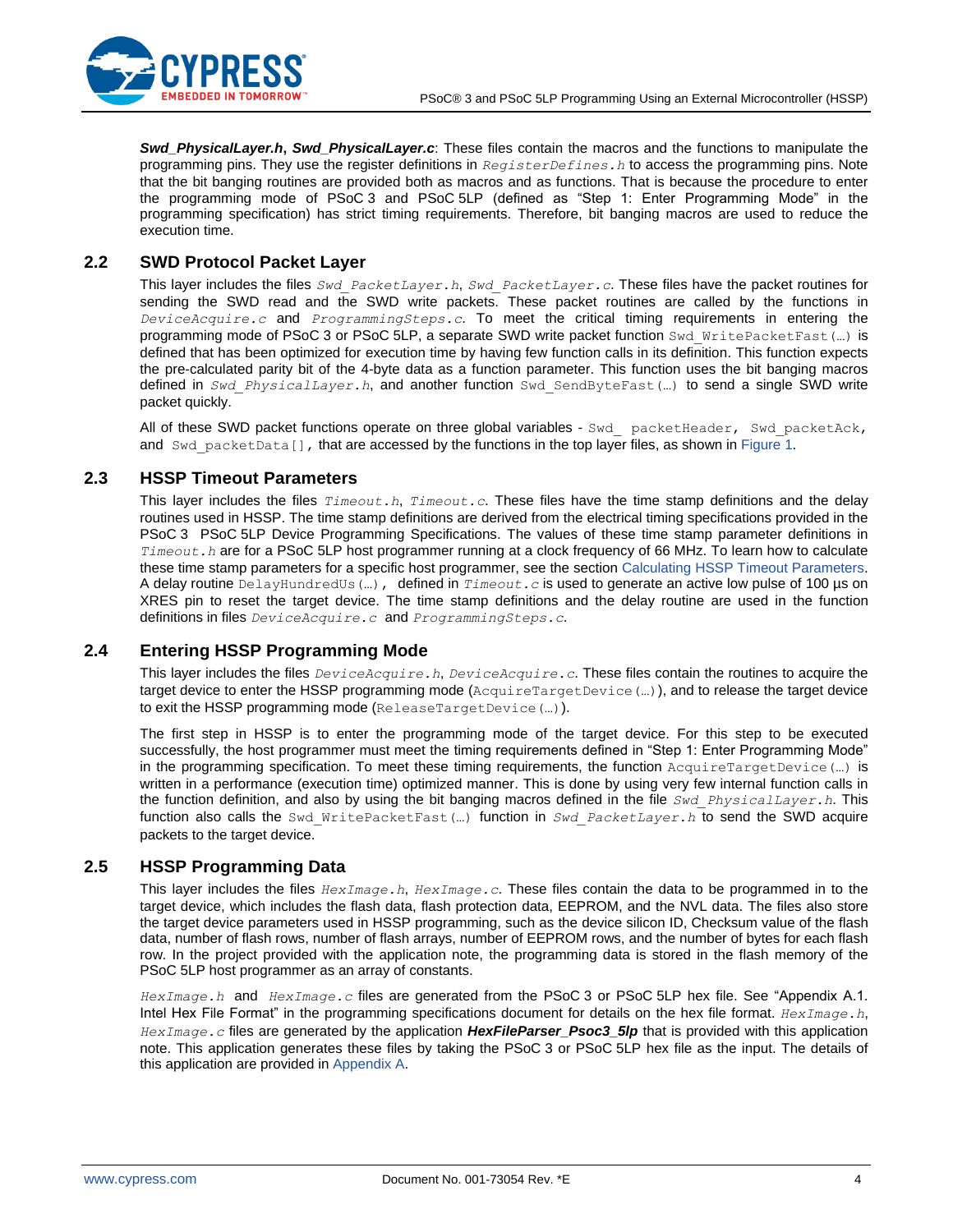

For host programmers that lack the memory capacity to store the programming data in the on-chip memory, the *HexImage.h, HexImage.h* files are not required. In such cases, the HSSP programming data will possibly be sent to the host as packets through a communication interface, such as I <sup>2</sup>C, UART, and USB. See the section [Interface for](#page-8-0)  [Receiving HSSP Programming Data](#page-8-0) for information on modifying the HSSP source code according to the method used to get the programming data.

### <span id="page-4-0"></span>**2.6 Fetching Programming Data**

This layer includes the files *DataFetch.h*, *DataFetch.c*. These files have the functions to fetch the programming data from the *HexImage.c* file and pass that data to the functions in the *ProgrammingSteps.c* file. These include the functions to get the flash row data, flash protection data, EEPROM data, NVL data, JTAG ID, checksum, total number of flash rows, and the number of bytes for each flash row. The definition of the functions needs to be modified based on the method used to get HSSP programming data. See the section [Interface for Receiving HSSP](#page-8-0)  [Programming Data](#page-8-0) for information on modifying the HSSP source code.

### <span id="page-4-1"></span>**2.7 HSSP Programming Steps**

This layer includes the files *ProgrammingSteps.h*, *ProgrammingSteps.c*. These files contain the top-level functions of the HSSP application as shown in the **HSSP Implementation Flow** in [Figure 1](#page-2-2) These functions access the functions, definitions, and global variables from three layers namely - *Swd\_PacketLayer.h, DeviceAcquire.h,* and *DataFetch.h*. The functions provided in these files cover all the steps required to program the target device.

### <span id="page-4-2"></span>**2.8 Main Application Code**

The *main.c* file is the main application code that calls the top-level HSSP functions in the sequence shown in [Figure](#page-2-2)  [1.](#page-2-2) Each step must be executed successfully to proceed to the next step. The HSSP operation is aborted if a failure code is returned after any step. For a failure code, the error status returned by the ReadHsspErrorStatus() is used to identify the cause of the error. The function ProgramDevice(…) in *main.c* does all of the steps mentioned in [Figure 1.](#page-2-2) The status of the HSSP operation along with the error status register is displayed on a character LCD in the HSSP project provided with the application note. The character LCD routines are specific to the PSoC 5LP host programmer and should be modified as required for any other host programmer.

### **2.8.1 HSSP Error Status**

When any of the top-level steps in the HSSP application return a failure status, the ReadHsspErrorStatus() function is called from the main application code to get the details of the error. This function returns the status byte, and from the bit field definitions of the status byte, the error details can be inferred. The bit field definitions of the status byte returned by this function are given in the following figure.

### <span id="page-4-3"></span>**2.8.2 Bit Field Definitions of HSSP Error Status Register**

For a successful HSSP operation, all bits except 'Bit 0' must be zero. 'Bit 0' being set indicates that the SWD packet received an OK ACK as shown in Table 1.



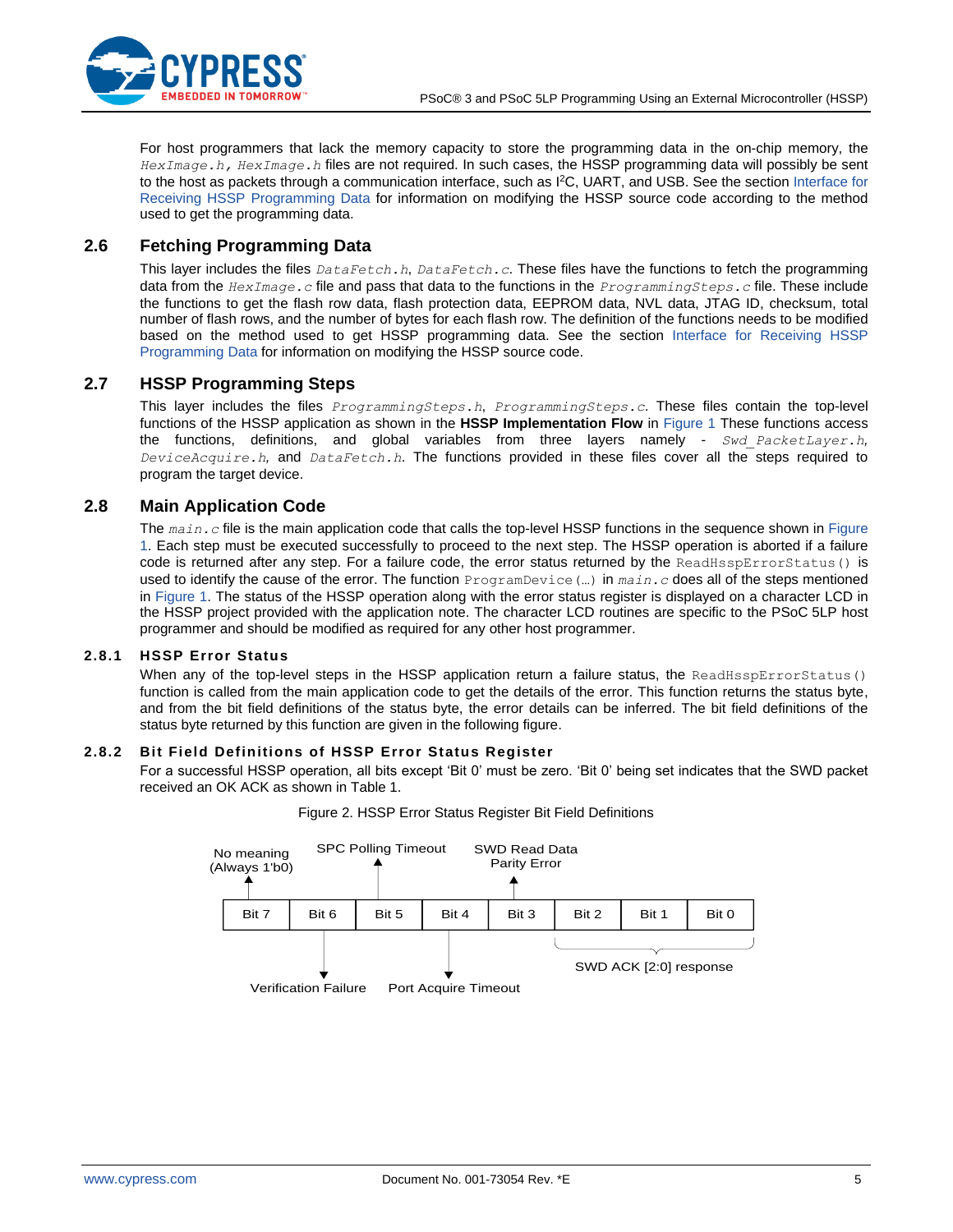

<span id="page-5-0"></span>▪ **Bits[2:0] - SWD Acknowledge response (Swd ACK [2:0])** - This is the 3-bit acknowledgment response for a SWD packet sent by the target device to the host programmer. The possible ACK codes are listed in [Table 1.](#page-5-0)

| ACK[2:0]       | <b>ACK Response Meaning</b>                  |
|----------------|----------------------------------------------|
| 001            | OK (SUCCESS)                                 |
| 010            | WAIT                                         |
| 100            | <b>FAULT</b>                                 |
| Any other code | Undefined code. Treat this as FAULT response |

| Table 1. SWD ACK Response Codes |  |  |  |  |  |  |
|---------------------------------|--|--|--|--|--|--|
|---------------------------------|--|--|--|--|--|--|

All the responses except the OK ACK response require that the host abort the HSSP operation and restart from the first step. Even for an OK ACK, the rest of the bit fields (bits 3 to 6) in the status register in [Figure 2](#page-4-3) should not be set. If any of the other bit fields are set even with the OK ACK, the HSSP operation must be aborted and restarted.

The WAIT ACK will be set when a continuous WAIT ACK code is received for five consecutive tries of the SWD packet. WAIT ACK will be received if the host programmer tries to clock SWDCK at a frequency higher than the maximum specified value of SWDCK in the programming specifications.

A FAULT ACK, typically, will be received if there is a parity error in the 4-byte data packet sent by the host during the previous SWD write packet. Any other ACK code received by the host should also be treated similarly to FAULT ACK.

- **Bit 3 SWD Read Data Parity Error** The host programmer sets this bit if a parity error occurs in the data received from the target device. The host must abort the HSSP operation and try again.
- **Bit 4 Port Acquire Timeout** This bit is set if the SWD packets that are part of acquiring the target device (AcquireTargetDevice(…)in *DeviceAcquire.c*) are not completed successfully. The HSSP operation must be aborted if this bit is set, and retried. Two reasons can cause this timeout error: Either the hardware connection fails between the host programmer and the target device, or the host programmer fails to meet the timing requirements to enter the target device programming mode. For details on the timing requirements to enter the programming mode, see "Step 1: Enter Programming Mode" in Programming Specifications document.
- **Bit 5 SPC Polling Timeout Error** After every nonvolatile memory operation such as flash read and flash write, the host programmer must poll a status register (called SPC Status Register) to check if that operation is complete. If a success response is not received within 1 second (the maximum polling duration), this "SPC Polling Timeout" bit is set, and the HSSP operation must be aborted and restarted. The polling timeout typically occurs if the wrong parameters have been sent to the target device for a nonvolatile memory operation.

If this bit is set, the host programmer must call the ReadSpcStatusReg() function in *ProgrammingSteps.h* to read the value of the SPC Status Register. See "Table A-3. Status Codes for an SPC Command" in the Programming Specifications document for details on the SPC status codes.

- **Bit 6 Verification Failure -** This error bit is set under the following conditions.
	- $\Box$  Device ID Verification Error If the Device silicon ID information in the hex file does not match the ID read from the target device, this bit is set. This means that the hex file to be programmed is not meant for the target device identified, and the HSSP operation is aborted. This can occur in the "Verify Device ID" step in the HSSP programming sequence.
	- □ Flash Data Verification Error In HSSP a verify operation ensures that the data to be programmed matches with the flash data programmed in the target device. If the data mismatch, this bit is set. This can occur in the "Verify Flash" step in the HSSP programming sequence.
	- Flash Protection Data Verification Error This is similar to the "Flash Data Verification Error" except that the comparison is done on the flash protection data. This can occur in the "Verify Flash Protection" step in the HSSP programming sequence.
	- Checksum Verification Error If the checksum value of the flash data in target device does not match with the checksum data in hex file, this bit is set. This can occur in the "Verify Checksum" step in the HSSP programming sequence.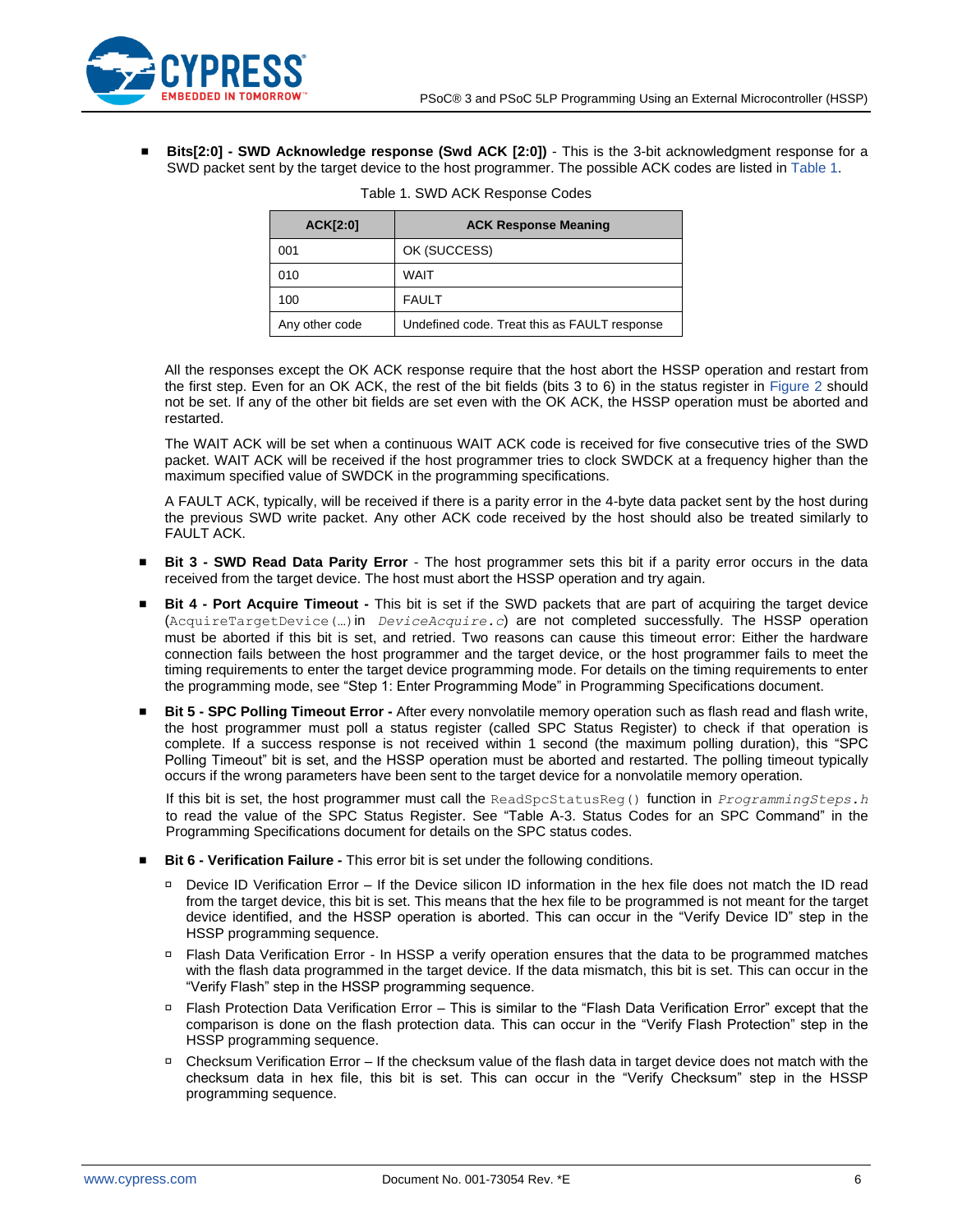

 EEPROM Verification Error – This is similar to the "Flash Data Verification Error" except that the comparison is done on the EEPROM data. This can occur in the "Verify EEPROM" step in the HSSP programming sequence. Note that EEPROM program and verify operations are carried out only if the EEPROM data is present in the hex file.

It is clear from the above conditions that bit 6 can be set for multiple verification error cases. Based on the step in which the bit is set, the cause of the verification failure can be inferred. For example, if this bit is set in the "Verify Device ID" step, the host programmer application can identify that the error is due to mismatch of the Device ID.

■ **Bit 7 -** No meaning for this bit. It is always zero.

# <span id="page-6-0"></span>**3 Porting the HSSP Application to a Host Programmer**

The project provided with this application note uses PSoC 5LP as a host programmer for the target device. In the HSSP application, the host programmer could also be any other microcontroller. This section explains the changes required to port this HSSP code to the specific host used to program the target device.

## <span id="page-6-1"></span>**3.1 Files that need to be Ported**

The PSoC 5LP host programmer-based project includes files that are specific to PSoC 5LP. While porting the HSSP code to any other host programmer, only the following files must be ported.

- **Header Files (***.h* **files) to be ported:** *RegisterDefines.h, Swd\_PhysicalLayer.h, Swd\_PacketLayer.h, Timeout.h, DeviceAcquire.h, HexImage.h, DataFetch.h, ProgrammingSteps.h*
- **Source Files (***.c* **files) to be ported:** *Swd\_PhysicalLayer.c, Swd\_PacketLayer.c, Timeout.c, DeviceAcquire.c, HexImage.c, DataFetch.c, ProgrammingSteps.c, main.c*

## <span id="page-6-2"></span>**3.2 Code Changes Required while Porting**

The following changes should be done to each of the files while porting the HSSP code to a host programmer other than PSoC 5LP. Note that only some files need to be modified while porting as explained. The rest of the files need not be modified.

- *RegisterDefines.h*: The definitions in this header file for the port numbers, pin numbers, mask values, output registers, input registers, and the drive mode registers should be modified according to the host programmer used.
- *Swd\_PhysicalLayer.h*: The entire bit banging macros defined in this header file need to be modified based on the host programmer. Note that these macros are defined in the PSoC 5LP host programmer project to meet the timing requirements for entering the target device programming mode. It is recommended to have these macros for any other host programmer as well as to meet the timing requirements.
- *Swd\_PhysicalLayer.c*: The entire bit banging functions defined in this file should be modified according to the host programmer used.
- **Timeout.h:** The four timeout parameter definitions namely XRES PULSE 100US, TIME WINDOW 68US, DEVICE ACQUIRE TIMEOUT, and SPC\_POLLING\_TIMEOUT – need to be modified according to the host programmer used. See the section [Calculating HSSP Timeout Parameters](#page-7-0) for the explanation on calculating these timeout parameters for a specific host programmer.
- **DeviceAcquire.c (if necessary):** The AcquireTargetDevice()function in this file has been written in a performance optimized (reduced execution time) manner in order to meet the timing requirements to enter the target device programming mode. If this function cannot meet the timing requirements defined in the programming specification without making changes, then the definition should be modified appropriately. One way to reduce the function execution time is to replace all the function calls inside the function with inline code.
- **HexImage.c, HexImage.h:** These files contain the data to be programmed into the target device defined as an array of constants. For PSoC 5LP host programmer, the data to be programmed is stored in the flash memory of host PSoC 5LP. Some host programmers might lack the capacity to store the programming data in their on-chip memory. Instead, they can use a communication interface, such as USB, SPI, or UART, to get the programming data. In such a case, these files need to be removed.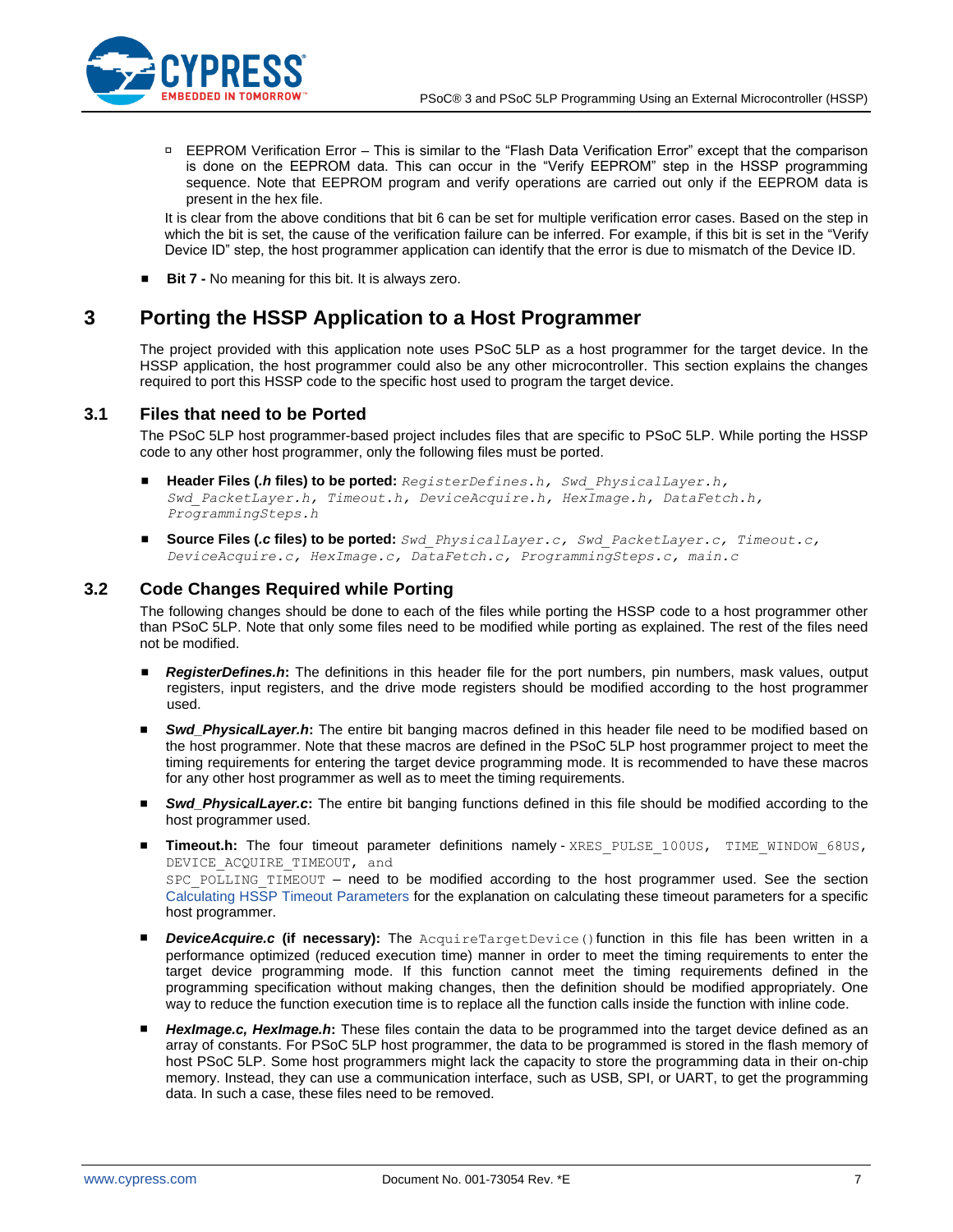

- *DataFetch.c*: The definitions for the functions must be modified based on the method used to get the programming data. See the section [Interface for Receiving HSSP Programming Data](#page-8-0) for information on modifying the HSSP source code according to the method used to get programming data.
- *main.c*: The character LCD functions in  $main.c$  to display the HSSP application status on the LCD are for a PSoC 5LP host programmer, and should either be removed or modified while porting to any other host programmer.

In all of the above specified files, the code that needs to be modified based on the host programmer are preceded by the below comments. This will help in easy identification of the code to be modified.

/\*\*\*\*\*\* USER ATTENTION REQUIRED \*\*\*\*\* \*\*\*\*\*\* HOST PROCESSOR SPECIFIC \*\*\*\*\*/

## <span id="page-7-0"></span>**3.3 Calculating HSSP Timeout Parameters**

The values of the timeout parameters defined in  $Timeout.h$  need to be modified according to the host programmer used. A separate test project, "Hssp\_TimeoutCalc", is provided with the application note to illustrate the procedure to calculate these timeout parameters for a PSoC 5LP host programmer. A similar test project should be created for any other host programmer to calculate these timeout values. The test project provides test functions in two files - *TimeoutCalc.h, TimeoutCalc.c*. These test functions toggle a test pin during code execution. Calculate the timeout parameters by measuring the low pulse width of the signal on the test pin. See the explanation in the macro definitions in the *TimeoutCalc.h* header file of the project for calculating these timeout parameters. The significance of each of these timeout values are as follows.

### **3.3.1 Timeout parameter name: TIME\_WINDOW\_68US**

This constant definition is used in the function AcquireTargetDevice()in *DeviceAcquire.c* file to enter the target device programming mode. It is referred to as  $T_{\text{BOOT}}$  (68 µs) in the programming specifications document. During this time TBOOT, the host must generate SWDCK at a frequency of fswpck Acquire. This frequency parameter value is provided in the programming specifications, and its minimum value is 1.4 MHz. The host must also drive the SWDIO line low during the period TBOOT. The code snippet to do this in firmware is below. TIME\_WINDOW\_68US parameter determines the duration of clocking (T<sub>BOOT</sub>) by the host programmer.

Code 1. Clocking for Time TBOOT

```
/* Generate SWDCK clock waveform for 68 µS with SWDIO low. The timeout constant 
TIME_WINDOW_68US used below comes 
from Timeout.h */
unsigned short time elapsed = 0;
SWDIO_OUTPUT_LOW;
do
{
       SWDCK_OUTPUT_LOW;
       SWDCK_OUTPUT_HIGH;
       time_elapsed++;
}
while(time elapsed \langle TIME WINDOW 68US);
```
To calculate this timeout value, see the explanation of the definition TIME\_WINDOW\_68US in the file *TimeoutCalc.h* in the "Hssp\_TimeoutCalc" project.

### **3.3.2 Timeout parameter name: DEVICE\_ACQUIRE\_TIMEOUT**

This constant definition is used in the function AcquireTargetDevice()in *DeviceAcquire.c* file to enter the target device programming mode. This timeout corresponds to the timing specification TTESTMODE in the Programming Specifications document. TTESTMODE defines the maximum time available for the host to enter device programming mode after doing a device reset using the XRES pin. DEVICE\_ACQUIRE\_TIMEOUT definition signifies the maximum number of SWD packets the host can send in this time window.

To calculate this timeout value, see the explanation of the definition DEVICE\_ACQUIRE\_TIMEOUT in the file *TimeoutCalc.h* in " $H<sub>SSp</sub>$  TimeoutCalc" project. This value should always be greater than or equal to 4 for any host programmer. That is because a minimum of four SWD packets are required to enter the programming mode.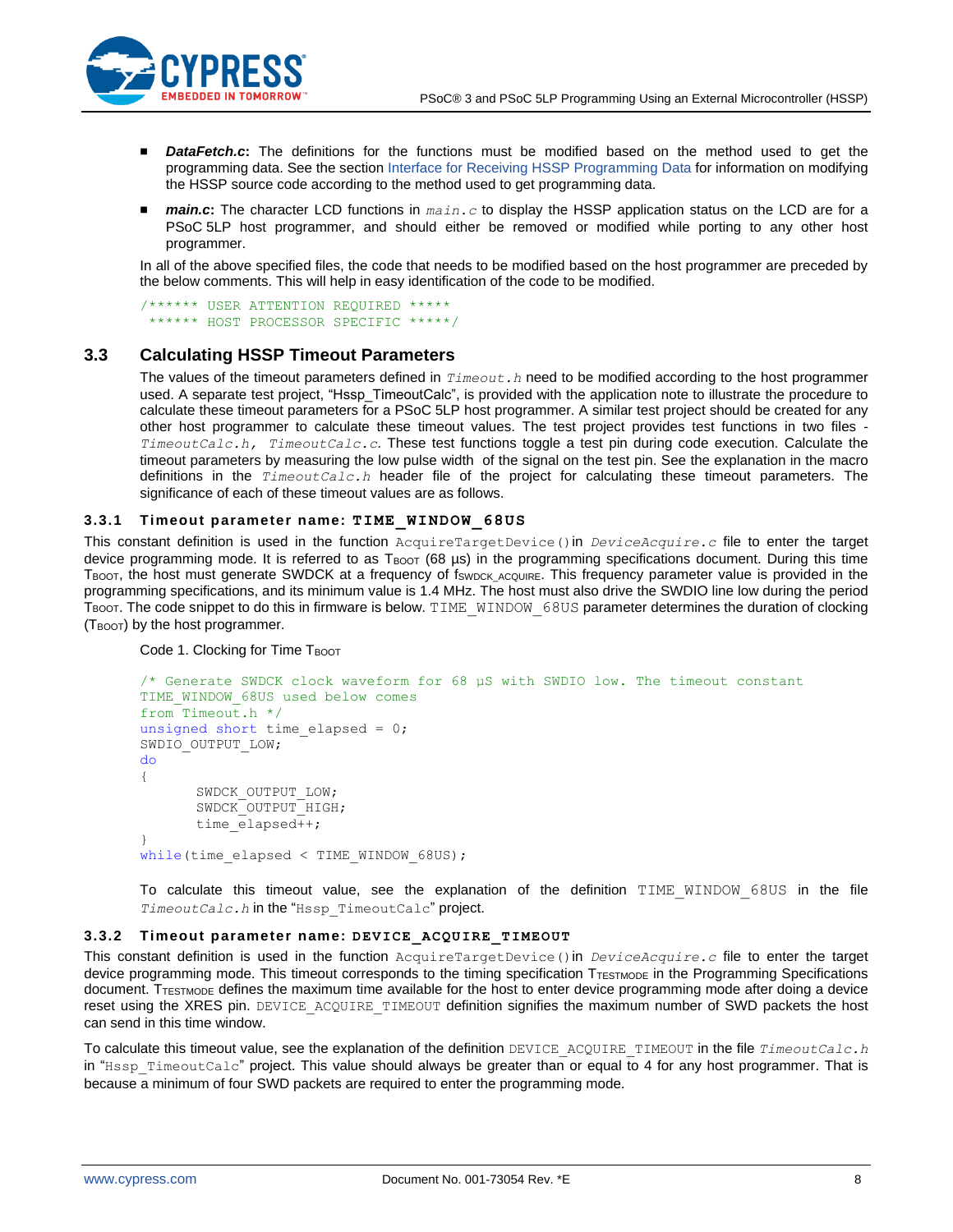

### **3.3.3 Timeout parameter name: SPC\_POLLING\_TIMEOUT**

This constant definition is used in the system performance controller (SPC) polling operations during the HSSP Programming. This is used while polling the result of nonvolatile memory read and write operations through the SPC in the target device. When the host has issued commands to the SPC through the SWD interface, it waits for a maximum of 1 second for a response from the SPC. If the response is not received, the host would abort the HSSP operation. This definition SPC\_POLLING\_TIMEOUT\_signifies the number of SWD read packets that can be sent in 1 second interval. When the host detects during polling that the number of SWD packets sent have crossed the limit defined by SPC\_POLLING\_TIMEOUT, it aborts the HSSP operation.

To calculate this timeout value, see the explanation of the definition SPC\_POLLING\_TIMEOUT in the file *TimeoutCalc.h* in "Hssp TimeoutCalc" project.

#### **3.3.4 Timeout parameter name: XRES\_PULSE\_100US**

To reset the target device, the host has to generate an active low signal with a minimum pulse width of 1 µs on XRES line. In the HSSP code, a pulse width of 100 µs is generated on the XRES pin. This is accomplished by using the delay routine DelayHundredUs() between the XRES toggling events as shown below.

#### Code 2. Generating a Reset Pulse

XRES\_OUTPUT\_LOW; DelayHundredUs();

```
XRES_OUTPUT_HIGH;
```
The function DelayHundredUs() is defined in the file *Timeout.c*. It uses the XRES\_PULSE\_100US timeout parameter in a for loop to introduce the 100 µs delay as given below.

### Code 3. Delay Routine

```
void DelayHundredUs(void)
{
     unsigned short timestamp; 
    for(timestamp = 0; timestamp <
     XRES_PULSE_100US; timestamp++)
     {
     }
}
```
To calculate this XRES\_PULSE\_100US timeout value, see the explanation of the definition XRES\_PULSE\_100US in the file *TimeoutCalc.h* in the "Hssp\_TimeoutCalc" project.

### <span id="page-8-0"></span>**3.4 Interface for Receiving HSSP Programming Data**

The files *DataFetch.c. DataFetch.h* have the functions to fetch the data to be programmed into the target device. In the example project, the programming data is stored in the on-chip flash memory of the PSoC 5LP host programmer in files *HexImage.c, HexImage.h.* The data fetch routines access this data from the PSoC 5LP flash memory to do HSSP. But not all host programmers have the on-chip memory to store the HSSP programming data. Instead, the programmer might use a communication interface, such as an SPI or an UART, to get the programming data. For such a use case, all of the function definitions in *DataFetch.c* file should be modified appropriately. The following example is a reference that shows the modifications required for the LoadFlashRowData(...) function. Similar modifications should be done for other functions as well.

#### **Original Code**

Code 4. Original Code to Get Flash Data

```
void LoadFlashRowData(unsigned short rowNumber, unsigned short rowByteSize, unsigned 
char *rowData)
{
```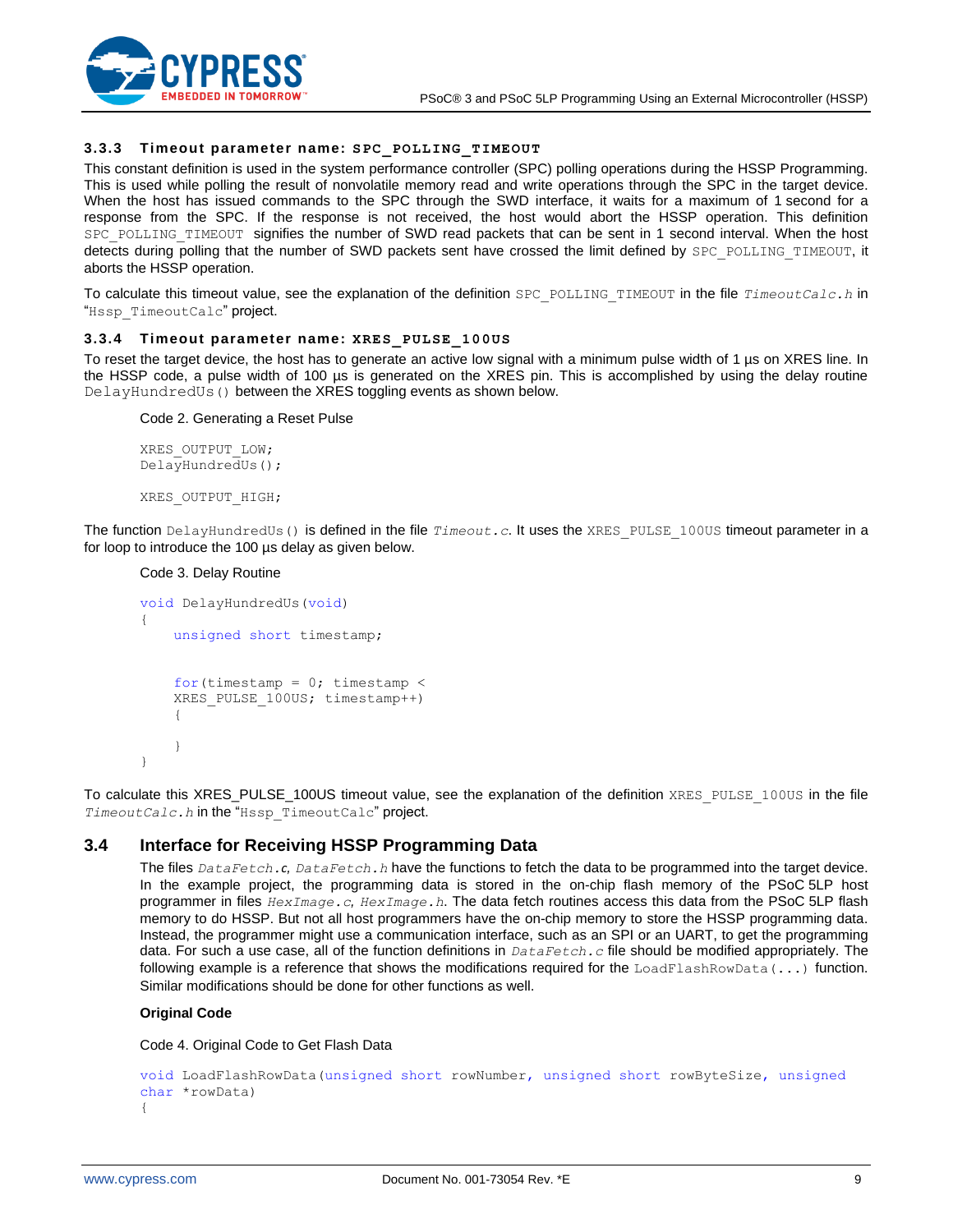

```
 unsigned short i;
    for(i = 0; i < rowByteSize; i++)\{ /* Get the constant array data from
        HexImage.c and store in 
        Flash row buffer */
        rowData[i] = flashData_hexFile[RowNumber][i];
     }
```
#### **Modified Code**

}

If the programming data is received through a communication interface such as an UART, then the modified code should be similar to the following one.

Code 5. Modified Code to Get Flash Data

```
void LoadFlashRowData(unsigned short rowNumber, unsigned short rowByteSize, unsigned 
char *rowData)
{
     unsigned short i;
     /* ADD WAITING CODE HERE FOR THE UART 
     BUFFER TO GET THE FLASH DATA */
    for(i = 0; i < rowByteSize; i++)
     {
        rowData[i] = /* PLACE THE UART
         BUFFER ARRAY HERE */;
     }
}
```
### <span id="page-9-0"></span>**3.5 HSSP Timing Validation**

The host programmer must meet the timing specifications for the PSoC 3 or PSoC 5LP programming for a robust HSSP implementation. Those timing specifications are given in the section "Programming Specifications" in the PSoC [3 Programming Specifications document,](http://www.cypress.com/?rID=44327) PSoC 5LP [Programming Specifications document.](http://www.cypress.com/?rID=72883) The host programmer must meet the timing parameters specified for the SWD interface, programming mode entry. This timing validation can be done by capturing the SWDIO, SWDCK, and XRES signals on an oscilloscope. From the captured waveforms, the timing parameters can be verified against the corresponding values provided in the programming specification.

## <span id="page-9-1"></span>**4 Tips and Tricks for Debugging HSSP Issues**

Porting the HSSP code from the PSoC 5LP host processor used in the code example to your own processor architecture might be a complex task depending on the other system level constraints on the host processor side. This section helps you in troubleshooting the most commonly encountered issues while developing an HSSP application for your hardware platform.

- **Hardware Setup Validation**: The first step is to ensure that the hardware connections are done properly for the HSSP operation. This includes making the correct pin connections between the host processor and the target PSoC device, powering of all the PSoC voltage domains, and ensuring the host SWD pins drive mode settings are configured appropriately. Refer to the "Physical Layer" section of the respective device programming specification for details on the hardware connections and configuration.
- **Power Cycle Mode Programming**: The HSSP projects provided with this application note use the XRES pin to generate the reset event. The same reset event can also be triggered by toggling the power to the device which is referred to as power cycle mode programming. Power cycle mode programming is more complex to implement compared to XRES mode programming. Review the section "SWD Programming using Power Cycle Mode" in the respective programming specification document for design considerations in power cycle mode.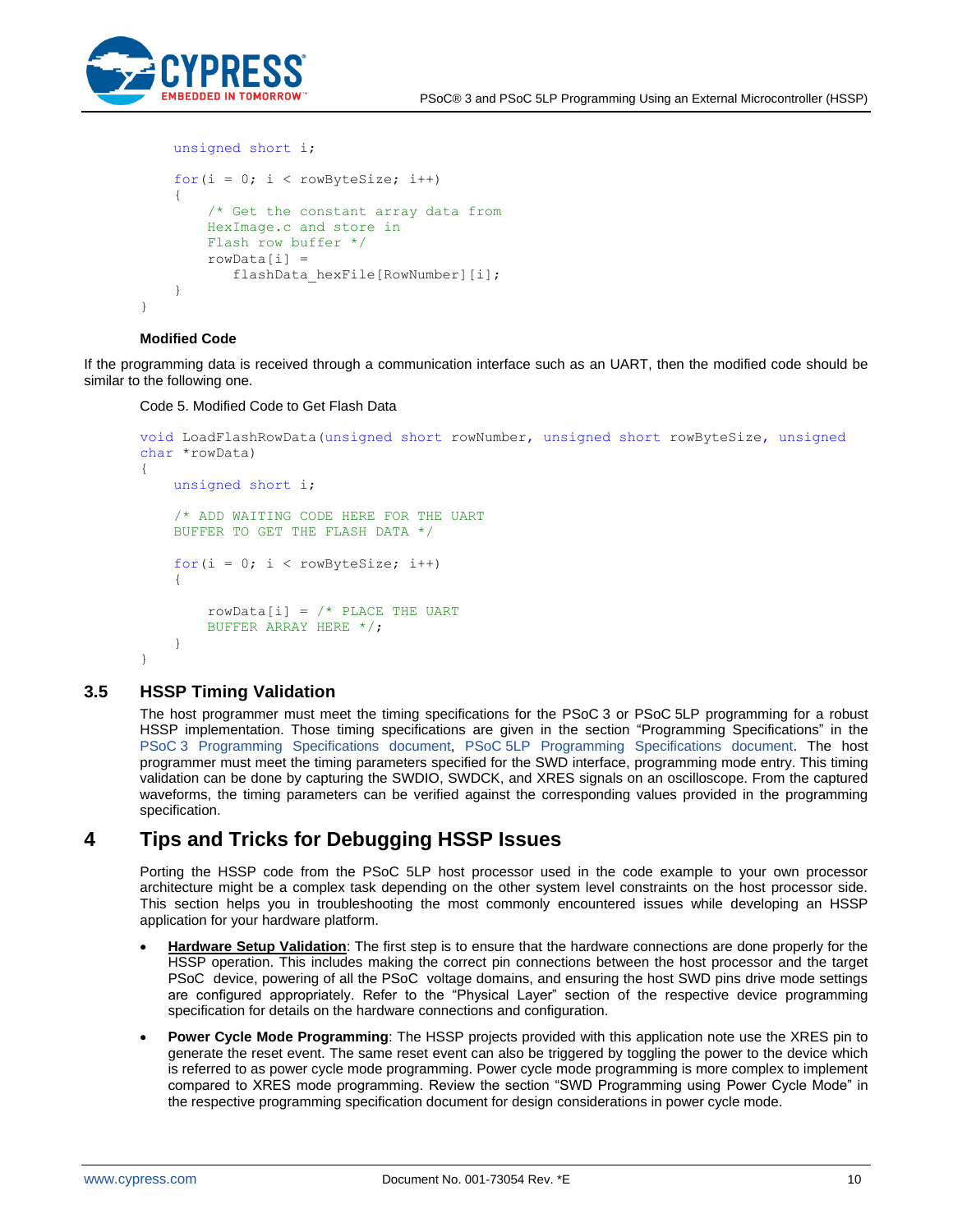

**Timing Validation**: When porting the host PSoC 5LP code to your host processor, ensure that the timeout parameters used in the code are modified to reflect the host processor code timing. Refer to the section - [Calculating HSSP Timeout Parameters](#page-7-0) – for information on modifying the timeout parameters while porting the code. The first step of the HSSP "Device Acquire" has strict timing requirements with regards to entering the programming mode. One of the important requirements is to ensure that the frequency of SWDCK clock line is at least 1.4 MHz to meet the acquire window timing. Ensure that there are no interrupt events in the host processor, which can affect the code execution time for completing the "Device Acquire" step on the host processor side. Ensure that the host processor is able to meet all the timing requirements explained in "Step 1 – Acquire Chip" of the respective device programming specification document.

### • **HSSP Algorithm Validation**:

- While porting the HSSP code, if any changes were made to the SWD packet layer files shown in [Figure 1,](#page-2-2) ensure that the SWD packet format is the same as that mentioned in the section "Serial Wire Debug (SWD) Format" in the device programming specification.
- o Cypress qualified programmers like MiniProg3, KitProg can be used to validate and debug the steps like "Erase Flash", "Program Flash" in [Figure 1.](#page-2-2) For example, to check if the host processor erased the entire flash memory, the MiniProg3 programmer and the "Read" option in the PSoC Programmer GUI can be used to verify that the entire flash data is zero. The "Checksum" option in PSoC Programmer GUI can be used to ensure that the checksum of the flash data programmed in to the device matches the checksum of the hex file that is fed as the input file to the GUI. Additionally, the "Patch Image" option in the PSoC Programmer GUI can be used to identify the number of flash rows for which there is a data mismatch between the device flash content and the hex file data.

## <span id="page-10-0"></span>**5 Summary**

The HSSP application is extremely useful for developing in-system programming solutions for the PSoC 3 and PSoC 5LP devices. It provides a cheap, robust method for programming the PSoC 3 or PSoC 5LP using an on-board embedded microcontroller as a host programmer. The portable, modular C code provided with this application note greatly reduces the time to develop such HSSP applications.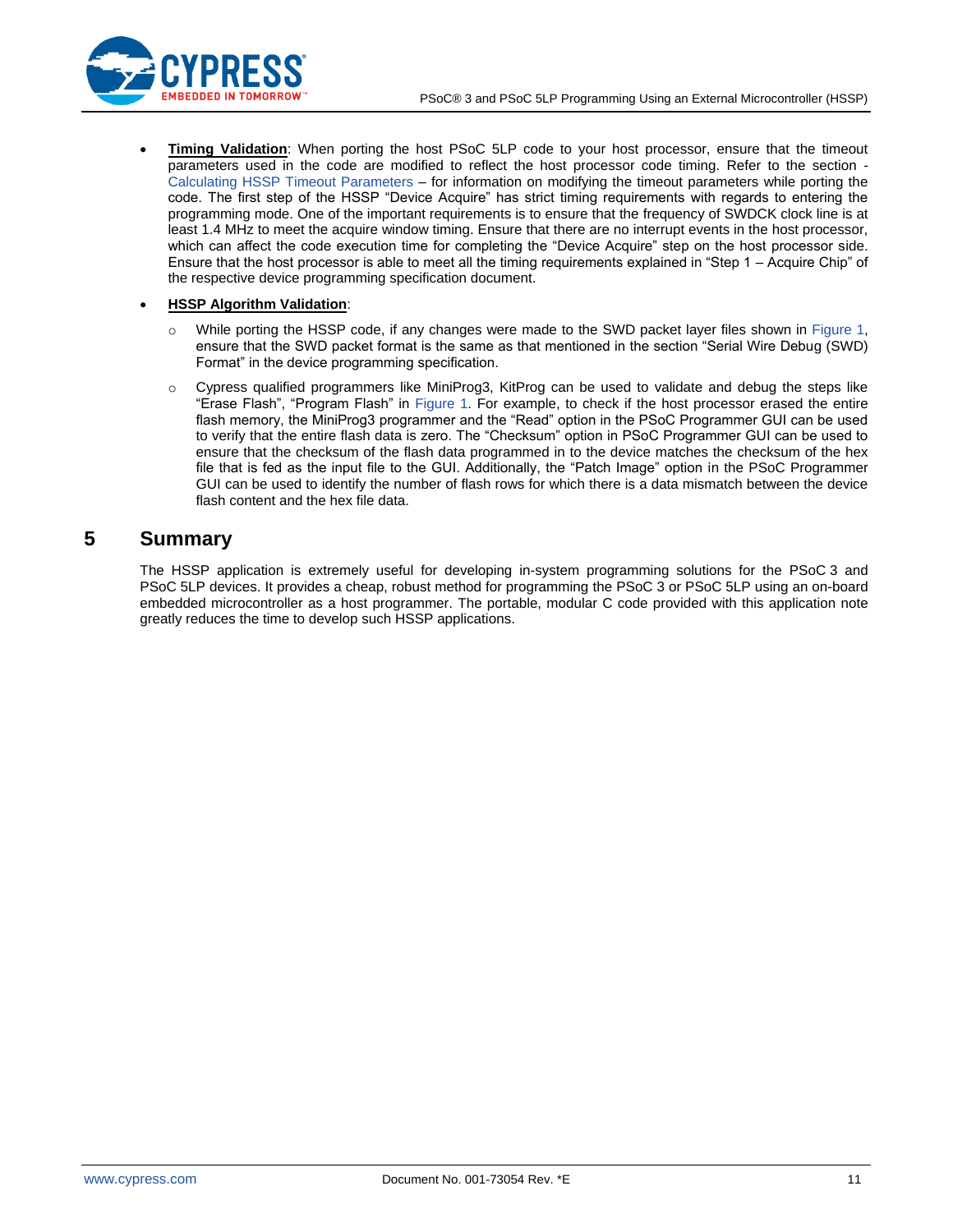

## <span id="page-11-0"></span>**6 Related Documentation**

### <span id="page-11-1"></span>**6.1 Application Notes**

AN84858 – [PSoC 4 Programming Using an External Microcontroller \(HSSP\)](http://www.cypress.com/documentation/application-notes/an84858-psoc-4-programming-using-external-microcontroller-hssp) AN44168 – PSoC® [1 Device Programming using External Microcontroller \(HSSP\)](http://www.cypress.com/?rID=2906&source=an84858)

## <span id="page-11-2"></span>**6.2 Programming Specifications**

[PSoC 3 Device Programming Specification](http://www.cypress.com/documentation/technical-reference-manuals/psoc-3-device-programming-specifications-cy8c32xxx) [PSoC 5LP Device Programming Specification](http://www.cypress.com/documentation/technical-reference-manuals/psoc-5lp-device-programming-specification)

## <span id="page-11-3"></span>**6.3 PSoC Architecture Technical Reference Manuals**

PSoC 3 [Architecture Technical Reference Manual \(TRM\)](http://www.cypress.com/documentation/technical-reference-manuals/psoc-3-architecture-trm)

<span id="page-11-4"></span>PSoC [5LP Architecture Technical Reference Manual \(TRM\)](http://www.cypress.com/documentation/technical-reference-manuals/psoc-5lp-architecture-trm)

## **6.4 Webpage**

[General PSoC Programming](http://www.cypress.com/?rID=2543)

## <span id="page-11-5"></span>**6.5 List of Attached Projects**

*AN73054.cywrk*:

This workspace contains three projects to demonstrate the HSSP application.

- *A\_PSoC3\_Hssp\_Programmer*: This project is the PSoC 3 HSSP application. It is a PSoC 5LP based project in which a PSoC 5LP device acts as a host programmer to program the target PSoC 3 device.
- *B\_PSoC5LP\_Hssp\_Programmer*: This project is the PSoC 5LP HSSP application. It is a PSoC 5LP based project in which a PSoC 5LP device acts as a host programmer to program the target PSoC 5LP device.
- *C\_Hssp\_TimeoutCalc*: This project is used to calculate the time stamp parameters used in the PSoC 3 HSSP, PSoC 5LP HSSP projects.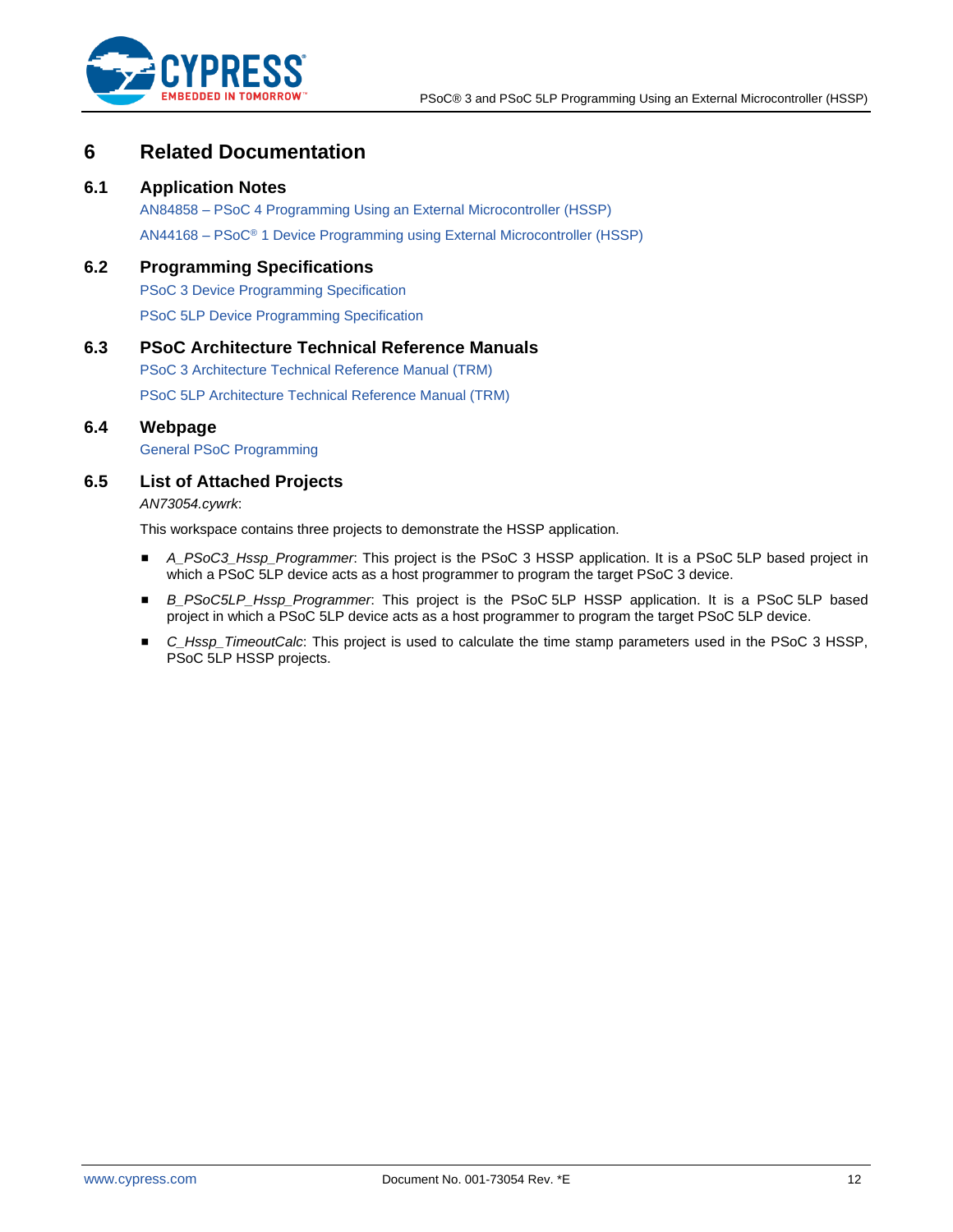

# <span id="page-12-0"></span>**A Appendix A**

### <span id="page-12-1"></span>**A.1 Hex File Parser Application**

The data for programming the PSoC 3 or PSoC 5LP is available in the hex file (*.hex*) format, which is explained in the section "Appendix A.1 - Intel Hex File Format" in the PSoC [3 Programming Specifications document,](http://www.cypress.com/?rID=44327) [PSoC](http://www.cypress.com/?rID=72883) 5LP [Programming Specifications document.](http://www.cypress.com/?rID=72883) The hex file is not in a format that can be used by a host to program the target device. This file, which is generated by the PSoC Creator software, contains both the programming data and the meta data in hexadecimal format. The meta data includes information on the hex file record type, extended linear address data, and so on. This meta data is used to categorize the programming data in to the flash code region data, flash configuration region data, flash protection data, and so on. A C# application has been developed in the Visual Studio development environment that parses the hex file, and generates *.c*, *.h* (*HexImage.c, HexImage.h)* files that store only the programming data from the hex files. The programming data is stored as an array of constants in the *HexImage.c, HexImage.h* files.

The C# application with the source code is provided along with the application note. To use the C# application, .NET framework version 4.0 or higher must be installed in your computer.

#### **C# Application Name:** HexFileParser\_Psoc3\_5lp

#### **Development Environment:** Microsoft Visual C# 2010 Express

**Source code:** See the C# source project for details. The project source code can be viewed, edited by downloading and installing the freely available Microsoft Visual C# 2010 Express software. . The source code can be viewed and edited by right clicking on the *Form1.cs* file in the *Solution Explorer* window, and then selecting on the *View Code* option. This action will open the source code of *Form1.cs*.

### <span id="page-12-2"></span>**A.1.1 Using the Hex File Parser Application**

Open the executable file of Hex File Parser application in the folder "*HexFileParser\_Psoc3\_5lp \HexFileParser\_Psoc3\_5lp \bin\Release*". A graphical user interface (GUI) screen, as shown in [Figure 3](#page-12-2) will pop-up.

| Hex File Parser PSoC3_5LP | $\qquad \qquad \Box$                                                 | $\mathbf{x}$<br>▣ |
|---------------------------|----------------------------------------------------------------------|-------------------|
| Hex File:                 | C:\Users\vvsk\Documents\My Work\Q4 15\AN73054 Updates\Updated GUI\AN | $\sim$            |
|                           | Target File Folder: C:\Users\vvsk\Desktop                            | $\sim$            |
|                           | Parse Hex File                                                       |                   |
|                           |                                                                      |                   |
|                           |                                                                      |                   |

Figure 3. Hex File Parser Application

- Select the hex File that needs to be programmed.
- Select the target file folder location in which the parsed *.c. .h* files (*HexImage.h, HexImage.c*) should be created.
- After selecting the hex file and the target folder location, click the **Parse Hex File** button to generate the *.c*, *.h* files. A message will be displayed once the parsing operation has been completed.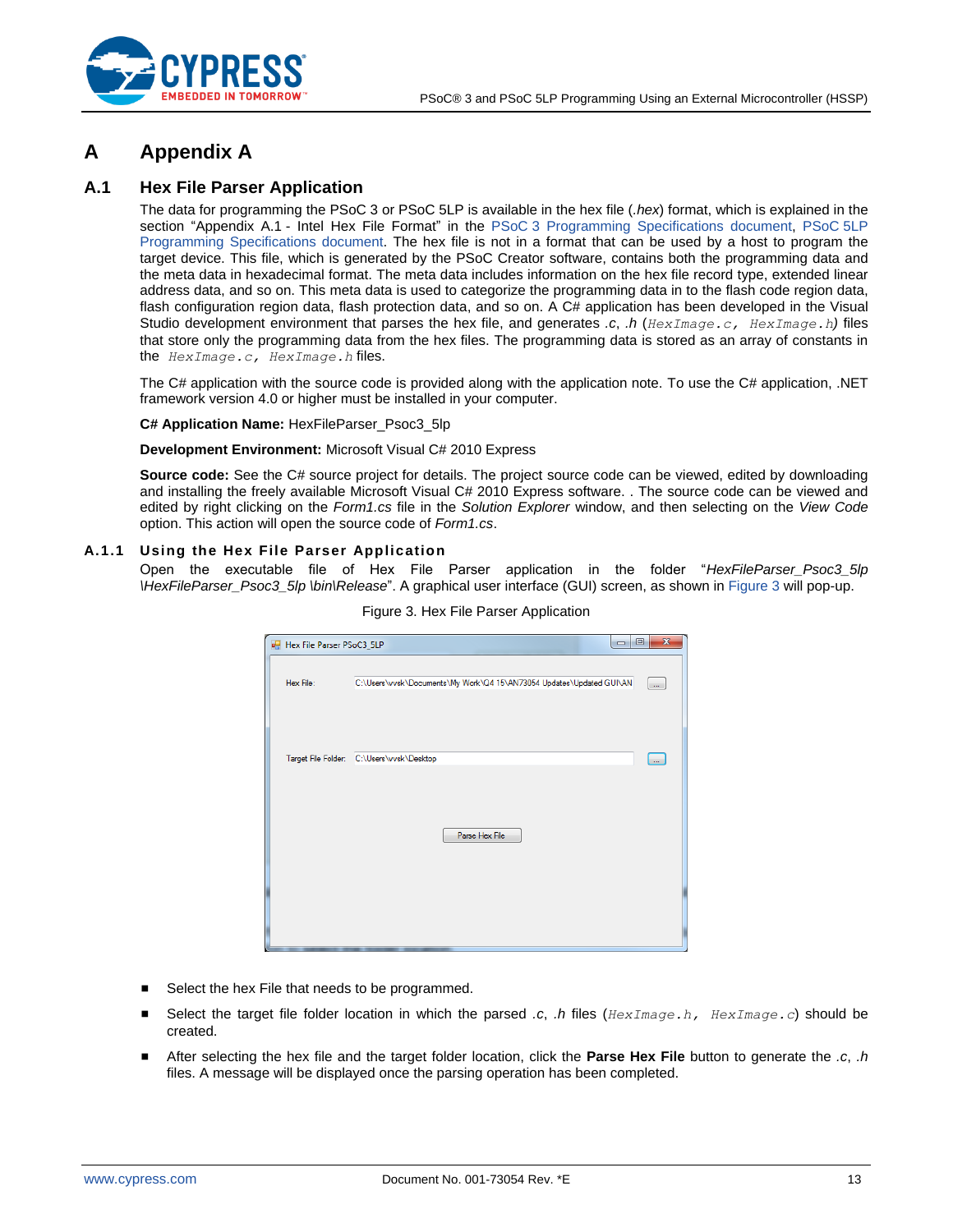

### **A.1.2 Adding the Generated** *HexImage.c, HexImage.h* **files to PSoC Creator Example Project**

To add the generated *HexImage.c, HexImage.h* files to the PSoC Creator example project provided with this application note, follow the below steps. These steps are required if you need to program a hex file into target device using PSoC 5LP as a host programmer. The below steps are applicable either for the project *A\_PSoC3\_Hssp\_Programmer* in case of PSoC 3 HSSP or the project *B\_PSoC5LP\_Hssp\_Programmer* in case of PSoC 5LP HSSP.

- 1. **Select the Target File Folder** location in GUI in [Figure 3](#page-12-2) as the same folder in which *main.c* file of the project is located.
- <span id="page-13-0"></span>2. After the *HexImage.c, HexImage.h* files have been generated in the above folder location, add those files to the project workspace in PSoC Creator by using **Add Existing Item** option in Workspace explorer as shown in [Figure 4.](#page-13-0)



Figure 4. Adding *HexImage.c, HexImage.c* Files to PSoC Creator Project

3. Once the *HexImage.c, HexImage.h* files are selected, the Workspace Explorer window of the project should appear as shown in the following figure.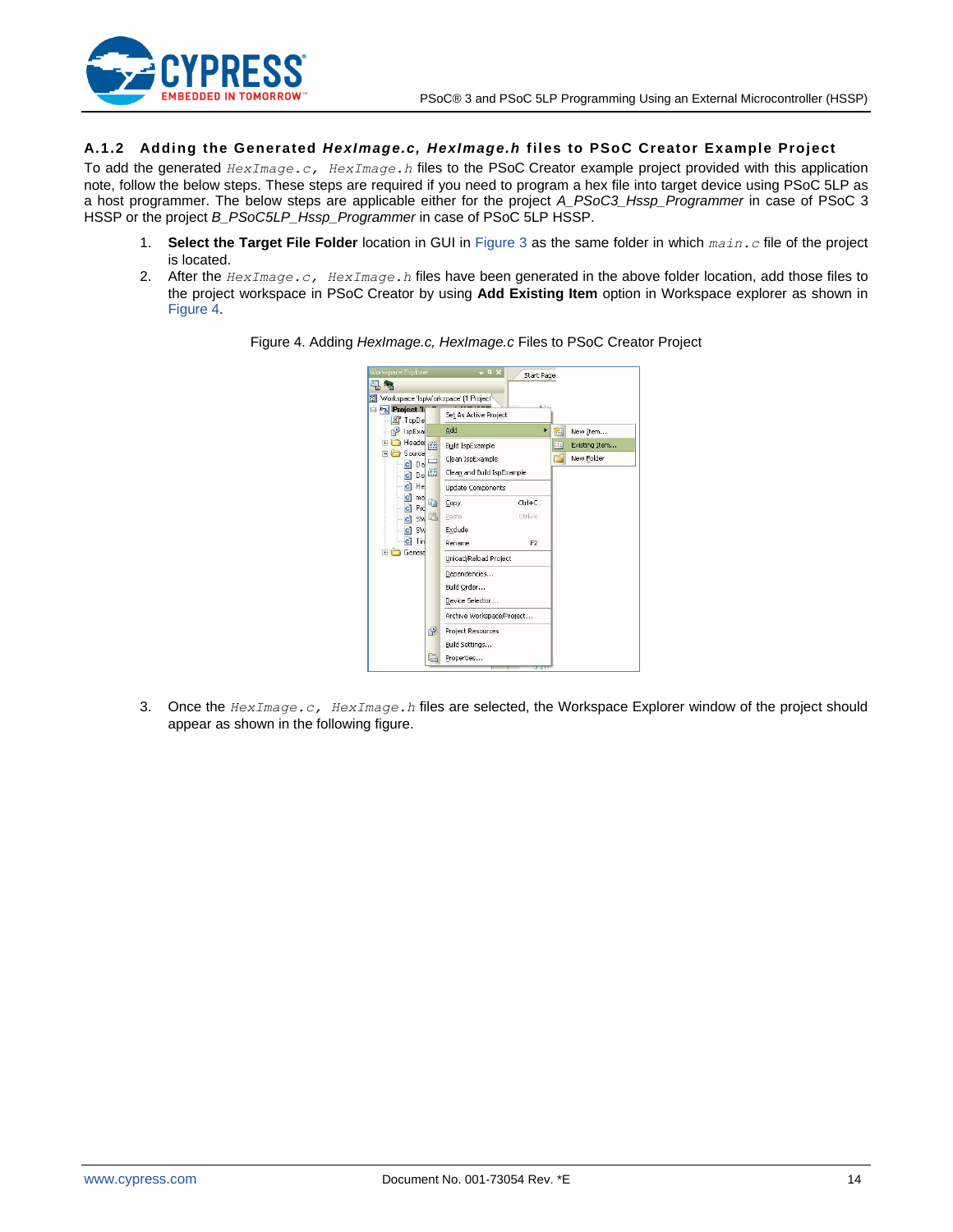



Figure 5. Project Workspace Showing *HexImage.c, HexImage.h* Files

- 3. **Important note on using the** *HexImage.c***,** *HexImage.h* **files for the PSoC 5LP HSSP project:** The PSoC 5LP HSSP project (*B\_PSoC5LP\_Hssp\_Programmer*) uses a PSoC 5LP device as a host programmer to program the target PSoC 5LP device. Since the HSSP algorithm in the host PSoC 5LP will consume a portion of its 256 KB Flash memory, the entire hex file data cannot be stored in the flash memory of host PSoC 5LP. In order to meet the code size requirements, the programming data corresponding to the last few flash rows is deleted from the *HexImage.c*, *HexImage.h* files. The corresponding logic has also been incorporated in the LoadFlashRowData(…) function in the file *DataFetch.c*. The changes done are listed below. Refer to the *B\_PSoC5LP\_Hssp\_Programmer* project code for viewing the exact changes.
	- a. In the *HexImage.h* file, the number of flash rows in the array declaration is reduced by NUMBER OF FLASH ROWS REMOVED by editing the array declaration as below.

extern unsigned char const FlashData HexFile[(NUMBER OF FLASH ROWS HEX FILE -NUMBER OF FLASH\_ROWS\_REMOVED)][FLASH\_ROW\_BYTE\_SIZE\_HEX\_FILE];

The macro define, NUMBER OF FLASH ROWS REMOVED, for specifying the number of rows to be removed is manually added in HexImage.h file, and assigned a value 224 in the project. The choice of 224 rows was arrived so that the code size of the project fits the host PSoC 5LP flash memory capacity.

- b. In the *HexImage.c* file, the last NUMBER OF FLASH ROWS REMOVED flash rows are deleted from the definition of the array FlashData HexFile[][] corresponding to the changes done in the array declaration in the *HexImage.h* file.
- c. In the definition of the function LoadFlashRowData(…) in the file DataFetch.c, the entire flash row data is loaded with zero in the case of the flash row number being in the last NUMBER OF FLASH ROWS REMOVED rows of the target PSoC 5LP device.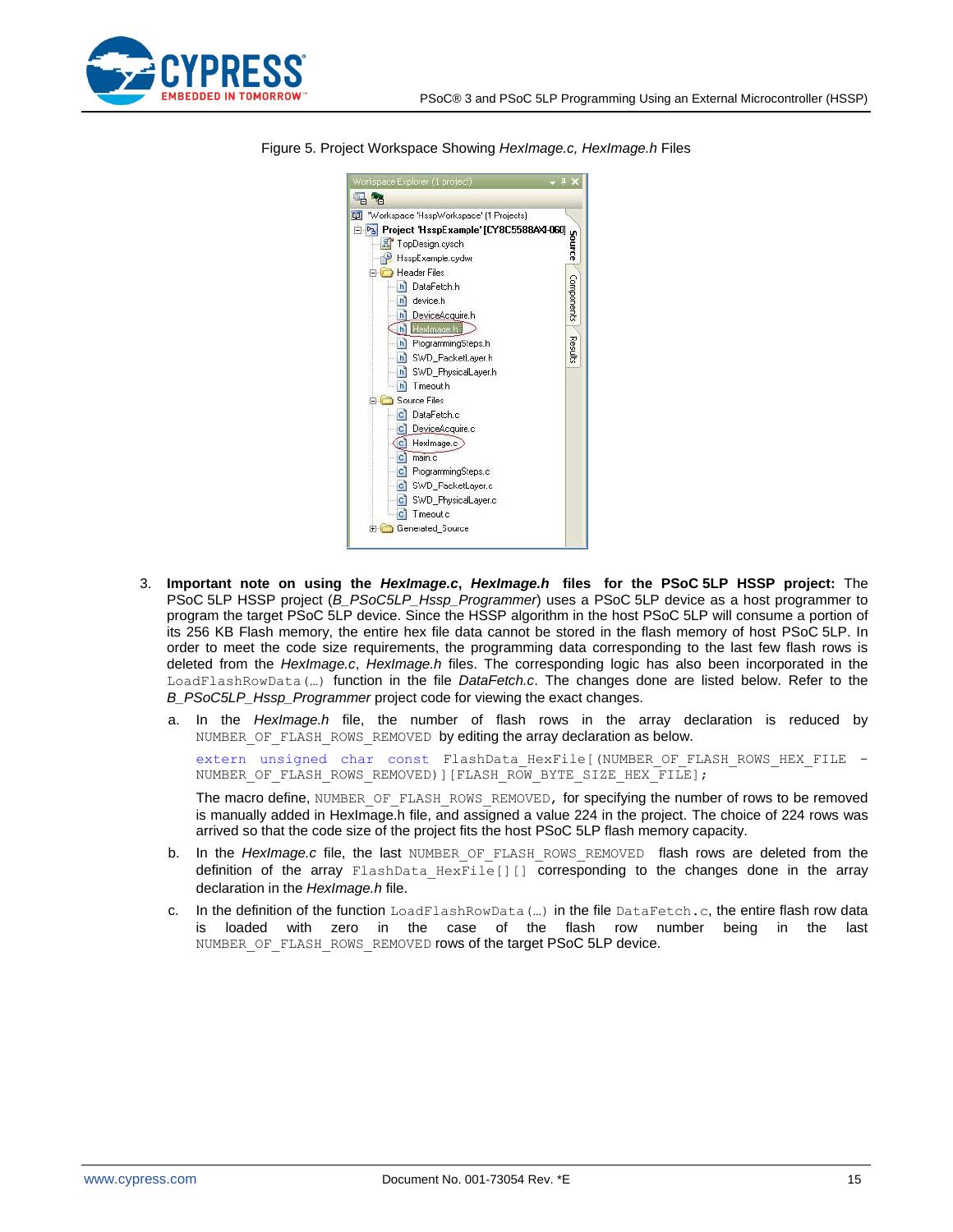

# <span id="page-15-0"></span>**B Appendix B**

## <span id="page-15-1"></span>**B.1 HSSP Functions**

The following tables list the public functions in each layer of the HSSP firmware architecture. These functions are used to communicate among the layers of the HSSP firmware, as shown in [Figure 1.](#page-2-2)

| <b>Function</b>      | <b>Description</b>                                                        |
|----------------------|---------------------------------------------------------------------------|
| SetSwdckHigh()       | Sets the host SWDCK pin high                                              |
| SetSwdioHigh()       | Sets the host SWDIO pin high                                              |
| SetXresHigh()        | Sets the host XRES pin high                                               |
| SetSwdckLow()        | Sets the host SWDCK pin low                                               |
| SetSwdioLow()        | Sets the host SWDIO pin low                                               |
| SetXresLow()         | Sets the host SWDCK pin low                                               |
| SetSwdckCmosOutput() | Configures the host SWDCK pin for CMOS output drive mode                  |
| SetSwdioCmosOutput() | Configures the host SWDIO pin for CMOS output drive mode                  |
| SetXresCmosOutput()  | Configures the host XRES pin for CMOS output drive mode                   |
| SetSwdckHizInput()   | Configures the host SWDCK pin for high-impedance digital input drive mode |
| SetSwdioHizInput()   | Configures the host SWDIO pin for high-impedance digital input drive mode |
| SetXresHizInput()    | Configures the host XRES pin for high-impedance digital input drive mode  |
| ReadSwdio()          | Returns the current state of the SWDIO input pin                          |

### Table 2. Functions in *Swd\_PhysicalLayer.h*

### Table 3. Functions in *Swd\_PacketLayer.h*

| <b>Function</b>                                 | <b>Description</b>                                                                                                                                                                                                                                                                                                                                                                                           |
|-------------------------------------------------|--------------------------------------------------------------------------------------------------------------------------------------------------------------------------------------------------------------------------------------------------------------------------------------------------------------------------------------------------------------------------------------------------------------|
| Swd WritePacket()                               | Sends a SWD write packet. This function operates on the global variables<br>Swd_packetHeader, Swd_packetAck, and Swd_packetData[].                                                                                                                                                                                                                                                                           |
| Swd WritePacketFast()                           | Sends a SWD write packet. This function operates on the global variables<br>Swd packetHeader, Swd packetAck, and Swd packetDatal. This function expects the<br>precalculated even parity bit of Swd_packetData[]as a parameter. This function has been<br>optimized for execution time to meet the timing requirements for entering the<br>target<br>device programming mode.                                |
| Swd RawReadPacket()                             | Sends a single SWD read packet. This function operates on the global variables<br>Swd packetHeader, Swd packetAck, and Swd packetData[]. This function is used for<br>doing a continuous read from a specific address.                                                                                                                                                                                       |
| Swd ReadPacket()                                | Sends a SWD read packet twice to read from a specific address. This function operates<br>on the global variables Swd_packetHeader, Swd_packetAck, and Swd_packetData[].                                                                                                                                                                                                                                      |
| JtaqToSwdSequence()<br>(Only for PSoC 5LP HSSP) | Sends the initial packets of the JTAG to SWD switching sequence. This includes all the<br>steps involved in the switching except reading of the Device JTAG ID. The complete<br>switching is implemented in the private function SwitchToSwd() in ProgrammingSteps.c.<br>This function is present only for the PSoC 5LP HSSP. PSoC 3 HSSP does not require<br>this switching sequence in its implementation. |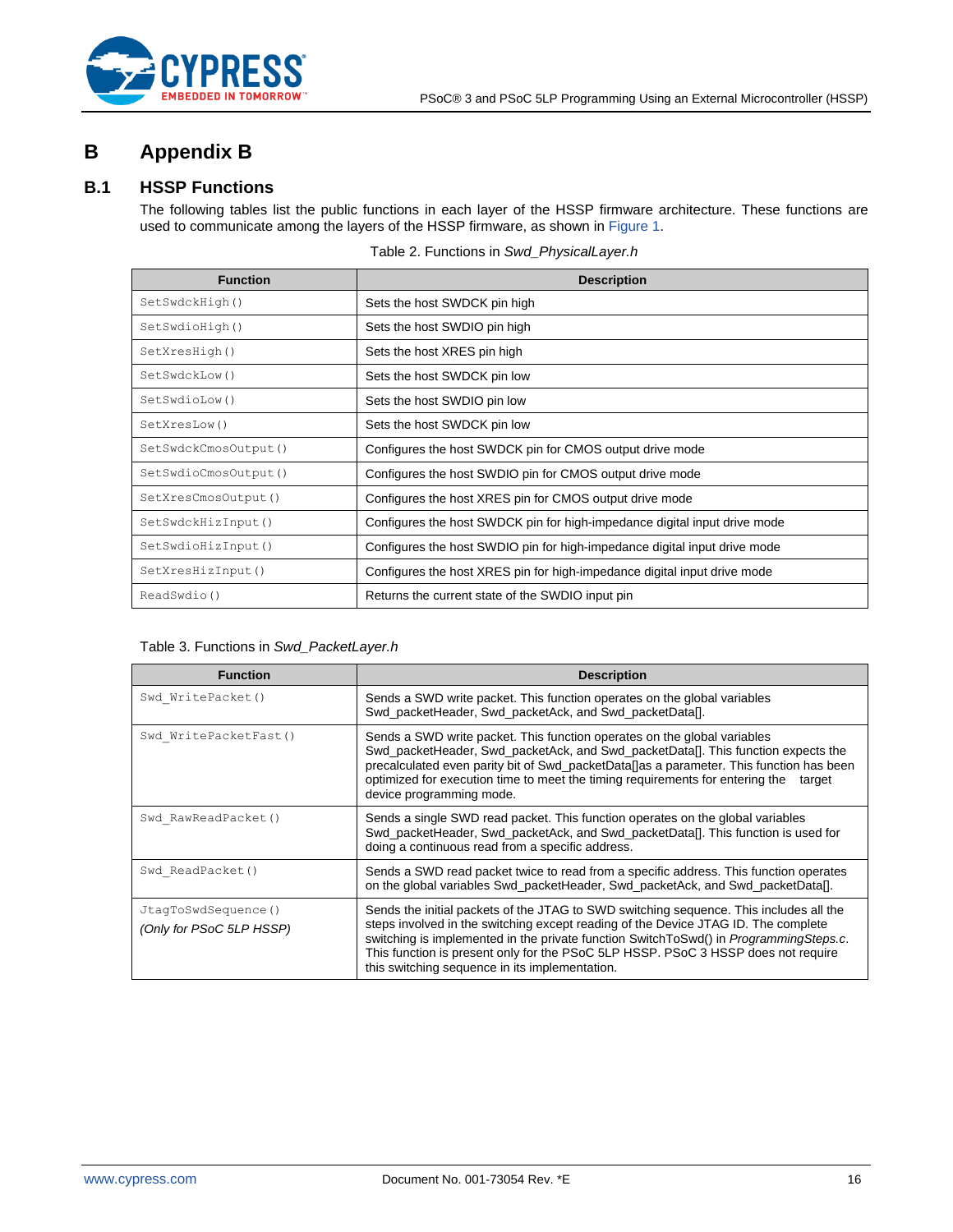

### Table 4. Functions in *Timeout.h*

| Function         | <b>Description</b>                                                                                                 |  |  |
|------------------|--------------------------------------------------------------------------------------------------------------------|--|--|
| DelayHundredUs() | Introduces a delay of 100 µs used for generating an active low pulse signal of duration<br>100 µs on the XRES pin. |  |  |

### Table 5. Functions in *DeviceAcquire.h*

| <b>Function</b>       | <b>Description</b>                                                                                                                                                                                                    |
|-----------------------|-----------------------------------------------------------------------------------------------------------------------------------------------------------------------------------------------------------------------|
| AcquireTargetDevice() | Sends the sequence to enter the programming mode of the target device. The function has<br>been optimized for execution time to meet the timing requirements for entering the PSoC 3<br>or PSoC 5LP programming mode. |
| ReleaseTargetDevice() | Exits the PSoC 3 or PSoC 5LP programming mode by generating a pulse on the XRES pin                                                                                                                                   |

### Table 6. Functions in *DataFetch.h*

| <b>Function</b>                                  | <b>Description</b>                                                                                                                                                                                                                                |
|--------------------------------------------------|---------------------------------------------------------------------------------------------------------------------------------------------------------------------------------------------------------------------------------------------------|
| LoadDeviceSiliconId()                            | Copies the device silicon ID data from the <i>HexImage.c</i> file to an indicated destination array                                                                                                                                               |
| LoadDeviceConfigNvl()                            | Copies the device configuration NVL data from the <i>HexImage.c</i> file to an indicated<br>destination array.                                                                                                                                    |
| LoadWriteOnceNvl()                               | Copies the write-once NVL data from the <i>HexImage.c</i> file to an indicated destination array                                                                                                                                                  |
| LoadFlashRowData()                               | Copies the flash row data from the <i>Hexlmage.c</i> file to an indicated destination array. The<br>flash row number and the flash row byte size are also passed as parameters to this<br>function.                                               |
| LoadFlashProtectionData()                        | Copies the flash row protection data from the HexImage.c file to an indicated destination<br>array. The byte size of the protection data is also passed as a parameter to this function.                                                          |
| LoadChecksumData()                               | Copies the checksum data from the <i>Hexlmage.c</i> file to an indicated destination array                                                                                                                                                        |
| LoadEepromRowData()                              | Copies the EEPROM row data from the <i>HexImage.c</i> file to an indicated destination array.<br>The EEPROM row number is also passed as a parameter to this function.                                                                            |
| GetFlashRowCount()                               | Returns the total number of flash rows in the target device from the <i>HexImage.c</i> file                                                                                                                                                       |
| GetFlashRowByteSize()                            | Returns the size in bytes of the flash row from the <i>HexImage.c</i> file                                                                                                                                                                        |
| GetFlashArrayCount()<br>(Only for PSoC 5LP HSSP) | Returns the number of flash arrays from the <i>HexImage.c</i> file. This function is required only<br>for PSoC 5LP HSSP which can have multiple flash arrays. PSoC 3 has only one flash<br>array and this function is not present in PSoC 3 HSSP. |
| GetEepromRowCount ()                             | Returns the total number of EEPROM rows in the target device from the <i>HexImage.c</i> file.                                                                                                                                                     |
| GetEepromSectorCount ()                          | Returns the total number of EEPROM sector rows in the target device from the<br>HexImage.c file.                                                                                                                                                  |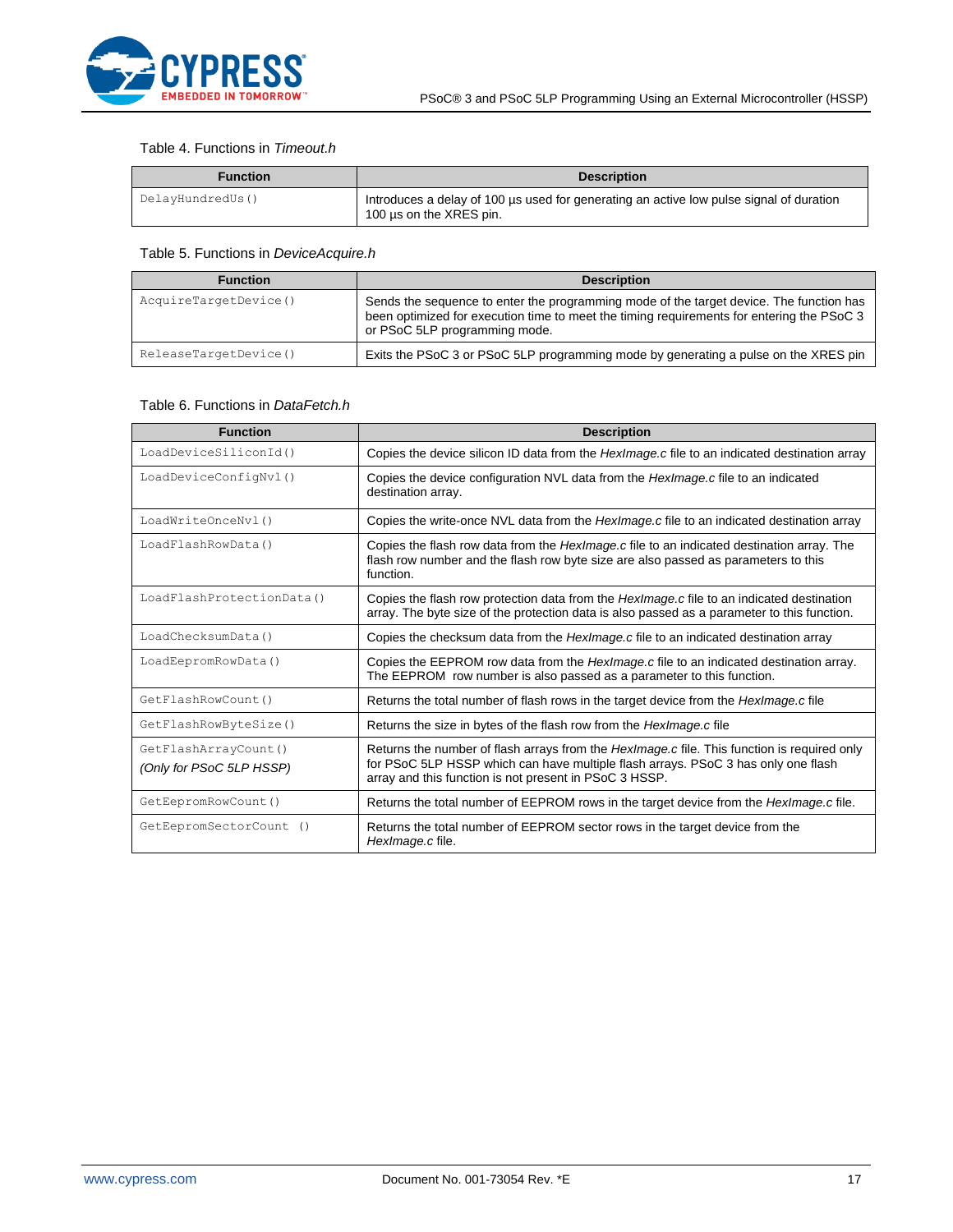

### Table 7. Functions in *ProgrammingSteps.h*

| <b>Function</b>          | <b>Description</b>                                                                                                                                                                                      |
|--------------------------|---------------------------------------------------------------------------------------------------------------------------------------------------------------------------------------------------------|
| EnterProgrammingMode()   | Enters the programming mode of the target device                                                                                                                                                        |
| ConfigureTargetDevice()  | Configures the target device for programming                                                                                                                                                            |
| VerifyDeviceId()         | Verifies whether the device silicon IDs of the target device and the hex file match                                                                                                                     |
| EraseFlash()             | Erases the entire flash memory of the target device including the flash protection data                                                                                                                 |
| ProgramDeviceConfigNvl() | Programs the device configuration NVL of the target device                                                                                                                                              |
| ProgramFlash()           | Programs the flash memory of the target device                                                                                                                                                          |
| VerifyFlash()            | Verifies whether the flash data programmed to the target device and the hex file flash data<br>match                                                                                                    |
| ProgramWriteOnceNvl()    | Programs the write-once NVL of the target device.                                                                                                                                                       |
| ProgramFlashProtection() | Programs the flash protection data to the target device                                                                                                                                                 |
| VerifyFlashProtection()  | Verifies whether the flash protection data programmed to the target device and the hex file<br>flash protection data match                                                                              |
| VerifyChecksum()         | Verifies whether the checksum data read from the target device and the hex file checksum<br>data match                                                                                                  |
| ProgramEeprom()          | Programs the EEPROM memory of the target device. If there is no EEPROM data present<br>in the hex file, this API is not called in the main code.                                                        |
| VerifyEeprom()           | Verifies whether the EEPROM data programmed to the target device and the hex file<br>EEPROM data match. If there is no EEPROM data present in the hex file, this API is not<br>called in the main code. |
| ExitProgrammingMode()    | Exits the target device programming mode by generating an active low pulse signal on the<br>XRES pin                                                                                                    |
| ReadHsspErrorStatus()    | Returns the error status of the HSSP operation                                                                                                                                                          |
| ReadSpcStatusReq()       | Returns the SPC status register value in case of a SPC polling timeout error condition                                                                                                                  |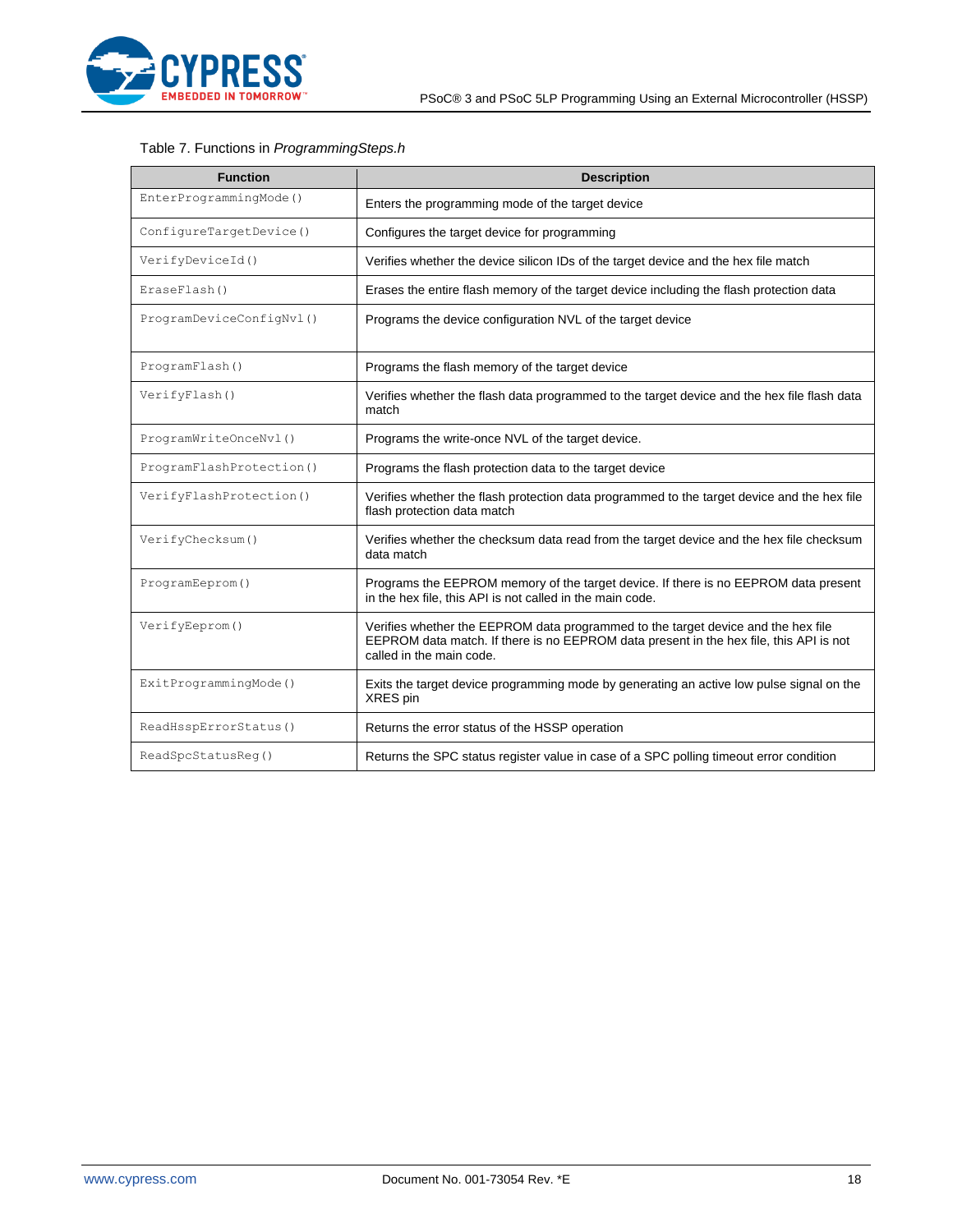

# <span id="page-18-0"></span>**C Appendix C**

## <span id="page-18-1"></span>**C.1 Differences between PSoC 3 HSSP and PSoC 5LP HSSP**

The application note provides two separate projects – *A\_PSoC3\_Hssp\_Programmer* and *B\_PSoC5LP\_Hssp\_Programmer* – for PSoC 3 HSSP and PSoC 5LP HSSP respectively. From a higher level implementation standpoint, both the HSSP projects have very little differences. But there are differences in the internal implementation of the functions in PSoC 3 HSSP and PSoC 5LP HSSP. The differences are explained in this section for the knowledge of the developer migrating between PSoC 3 HSSP and PSoC 5LP HSSP. There is no need to implement these differences as two separate HSSP projects are provided for PSoC 3 HSSP and PSoC 5LP HSSP respectively. The differences are as follows:

- The internal implementation of all the top level HSSP functions (*HSSP Implementation Flow* in [Figure 1\)](#page-2-2) is different between PSoC 3 HSSP and PSoC 5LP HSSP. For example, the register addresses in PSoC 5LP have the upper 16-bit offset address as 0x4000, while for PSoC 3 it is 0x0000. These differences stem from the differences in the SWD vectors provided in the PSoC 3 programming specifications and PSoC 5LP programming specifications respectively.
- The SPC polling function definitions (IsSpcIdle() and IsSpcDataReady()) in the file *ProgrammingSteps.c* differ between PSoC 3 and PSoC 5LP. The SPC status register is the least significant byte in case of PSoC 3 and the third least significant byte in case of PSoC 5LP.
- PSoC 5LP HSSP has a function GetFlashArrayCount() in the file *DataFetch.h* to get the number of Flash arrays in the target PSoC 5LP device. This is not present in PSoC 3 HSSP because there is only one Flash array in all PSoC 3 device families.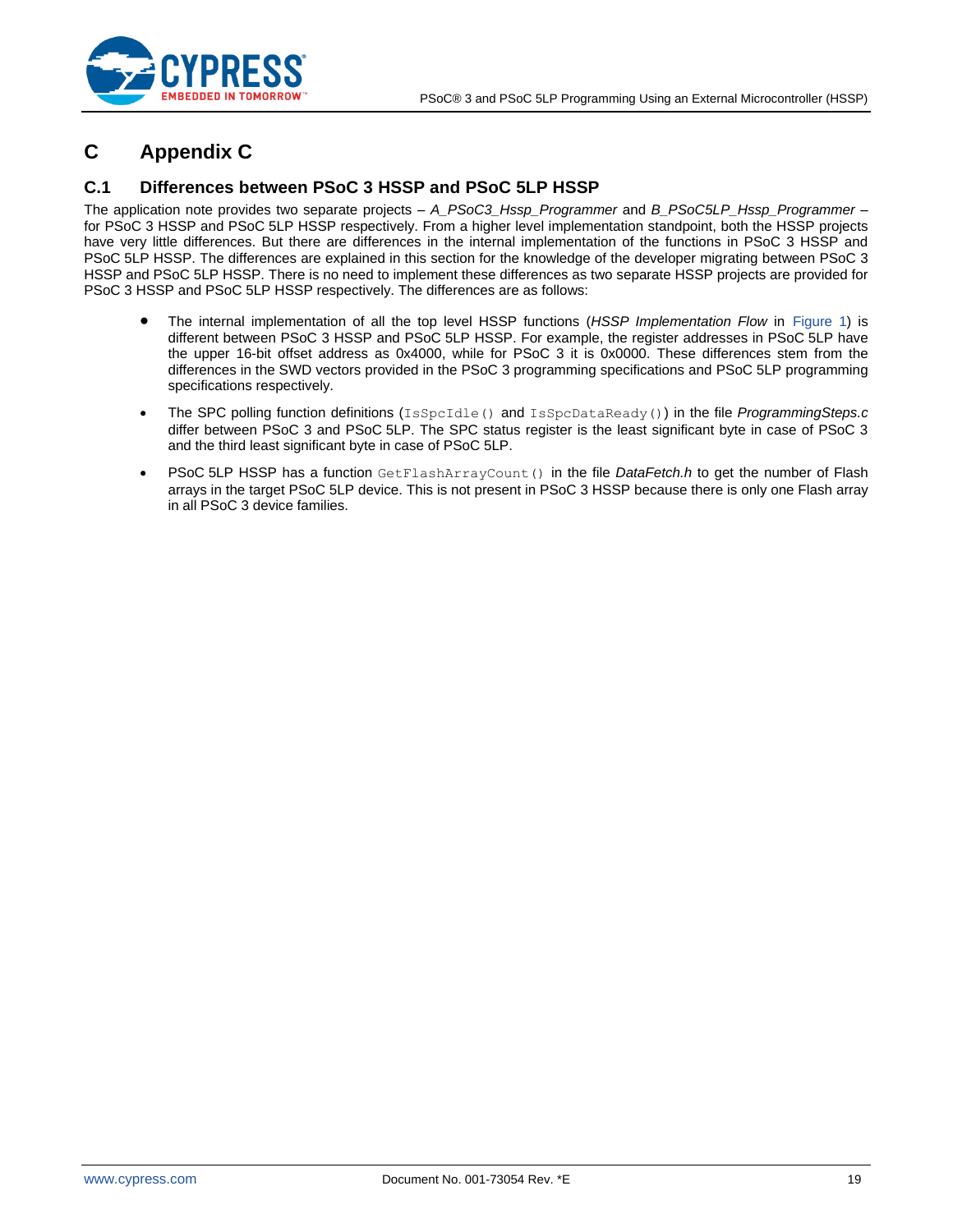

# <span id="page-19-0"></span>**Document History**

Document Title: AN73054 - PSoC® 3 and PSoC 5LP Programming Using an External Microcontroller (HSSP)

Document Number: 001-73054

| <b>Revision</b>  | <b>ECN</b> | Orig. of<br>Change | <b>Submission</b><br>Date | <b>Description of Change</b>                                                                                                                                                                                                                                                                                                                                                                  |
|------------------|------------|--------------------|---------------------------|-----------------------------------------------------------------------------------------------------------------------------------------------------------------------------------------------------------------------------------------------------------------------------------------------------------------------------------------------------------------------------------------------|
| $***$            | 3466083    | <b>VVSK</b>        | 12/19/2011                | New Application Note.                                                                                                                                                                                                                                                                                                                                                                         |
| $^*A$            | 3478580    | <b>VVSK</b>        | 12/30/2011                | Updated Document Title to read as "PSoC® 3 / PSoC 5 Programming Using an<br>External Microcontroller (HSSP) - AN73054".<br>Updated Associated Part Family as "All PSoC 3, PSoC 5 families" in page 1.<br>Added PSoC 5 related information in all instances across the document.                                                                                                               |
| $*_{\mathsf{B}}$ | 3814249    | <b>VVSK</b>        | 16/11/2012                | Updated Document Title to read as "PSoC® 3 and PSoC 5LP Programming Using<br>an External Microcontroller (HSSP) - AN73054".<br>Updated Associated Part Family as "All PSoC 3, PSoC 5LP families" in page 1.<br>Updated Software Version as "PSoC Creator™ 2.1 SP1" in page 1.<br>Added PSoC 5LP related information in all instances across the document.<br><b>Completing Sunset Review.</b> |
| *C               | 5046300    | <b>VVSK</b>        | 12/16/2015                | Updated Software Version as "PSoC Creator™ 3.3 CP1 or later" in page 1.<br>Updated Related Application Notes as "AN84858, AN44168, AN73854" in page 1.<br>Updated attached projects (to PSoC Creator 3.1 CP1).<br>Added "Related Documentation".<br>Added "Tips and Tricks for Debugging HSSP Issues".<br>Updated to new template.<br>Completing Sunset Review.                               |
| *D               | 5699764    | AESATP12           | 04/26/2017                | Updated logo and copyright.                                                                                                                                                                                                                                                                                                                                                                   |
| *E               | 6432387    | <b>SNVN</b>        | 01/08/2019                | Updated to new template.<br>Completing Sunset Review.                                                                                                                                                                                                                                                                                                                                         |